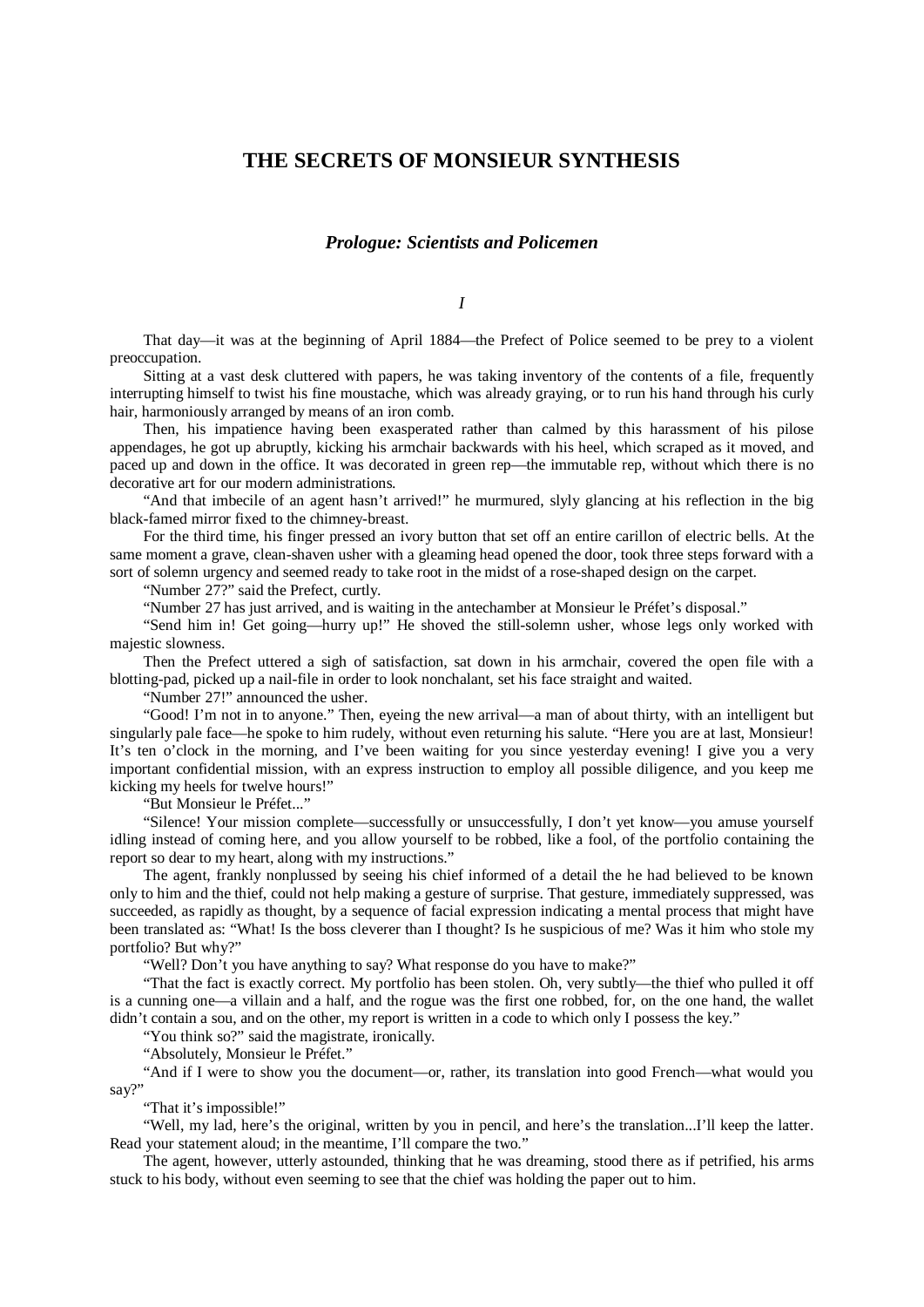The Prefect savored his triumph momentarily, and then went on, in his harsh voice: "I seem to be waiting!"

Number 27 appeared to make a violent effort, took his handkerchief from his pocket, wiped away the sweat that was trickling down his livid face, took the paper, and said in a weak voice: "Synthesis affair. In conformity with my chief's orders, I sought to edify myself in the matter of a mysterious individual who, for a month, has constituted a sort of living enigma for Parisian society..."

"There, if I'm not mistaken, is the veritable literature of a one-sou periodical," the magistrate interrupted, sarcastically. "But continue...we're comparing...there's a time and a place for criticism.

"The individual, who answers to the bizarre name of Monsieur Synthesis, is resident at the Grand Hotel. Monsieur Synthesis is a tall old man whose age is impossible to estimate precisely, although, his vigor notwithstanding, he is definitely over sixty..."

"More and more like a serial novel," murmured the Prefect.

"He appears to be Dutch or Swedish in origin," Number 27 continued, "and his life is very strange. He receives few visitors. His two servants, fearsome-looking negroes, veritable Cerberuses, subject visitors to a sort of examination, demanding passwords from them, and rigorously excluding them when their responses are unsatisfactory.

"It is said of Monsieur Synthesis that he is an obsessive scientist, always occupied in covering blank sheets of paper with chemical formulae and algebraic equations, and that that is the sole motive for his reclusiveness.

"It is also said that his fortune is colossal, that in his apartment the most precious gems—diamonds, sapphires or rubies—are scattered literally everywhere, and that he possesses several coffers filled with these stones.

"There may be some exaggeration in that, but what I can affirm is that he has a credit of a hundred million at Rothschild's."

"You really said a hundred million?"

"I got the figure from the chief cashier."

"Damn! That's positive. His stones might only be pebbles, but Rothschild's gold is solid. Go on."

"It is also said, and it seems superabundantly proven by the affirmations of the hotel staff, that Monsieur Synthesis does not eat and never sleeps. He has only been down to the dining room once and has never been served anything whatsoever in his apartment. His servants have never brought provisions into the hotel, and they say to whoever wants to know that their master does not know what sleep is. Furthermore, there no beds, divans or chaise-longues in the apartment.

"These very strange singularities are perhaps sufficient to recommend the individual to the discreet attention of the authorities..."

"You're right, and your literature is sometimes worthwhile. Discreet attention...that's dead right. It's necessary to be discreet with regard to an eccentric who might have a hundred million at his disposal, and yet it's a good idea to have information about him..."

"To the discreet attention of the authorities," Number 27 resumed, glad of his chief's approval, "if only because of one undeniable fact—for it belongs to the domain of real life—that has traversed that mysterious existence.

"A few days after his arrival in Paris, Monsieur Synthesis put himself in communication with the firm of Rouquayrolle and Denayrousse and placed an order for five hundred diving suits.

"The apparatus in question is of an improved type, provided with a reservoir about the size of a soldier's kitbag. The respirable air contained in the reservoir under strong pressure can supply the needs of a diver for six hours. The pumps serving to inject the respiratory element, as well as the tubes communicating with the apparatus have, by virtue of that fact, been eliminated, and a man, carrying his air-supply with him, possesses an entire liberty of movement and action. These diving-suits are called 'independent.'

"Delivery was made five days ago at the Gare Saint-Lazare, paid for in cash and sent to Le Havre by special train. The five hundred sets of equipment are already stowed in the hold of the large steamer *Anna*, moored at the quay of the Eure basin."

"That's all, isn't it?"

"That's all for the moment, Monsieur le Préfet."

"Good. Your hieroglyphs are entirely in conformity with my translation. I have no complaint to make about the terms of the report, which compensates me agreeably for the habitual prose of my auxiliaries.

"This is, in any case, only the embryo of an investigation; I have no doubt that you'll soon be able to extract from this series of mysteries a good and substantial police file, as rigorous as an equation, explaining all these phenomena in a satisfactory fashion. Be extremely prudent, though, and don't amuse yourself be getting stupidly robbed..."

"Oh, Monsieur le Préfet, it wasn't for my pleasure that I was relieved of my portfolio and received a solid thrust from a knife...."

"You! A thrust from a knife...where? When?"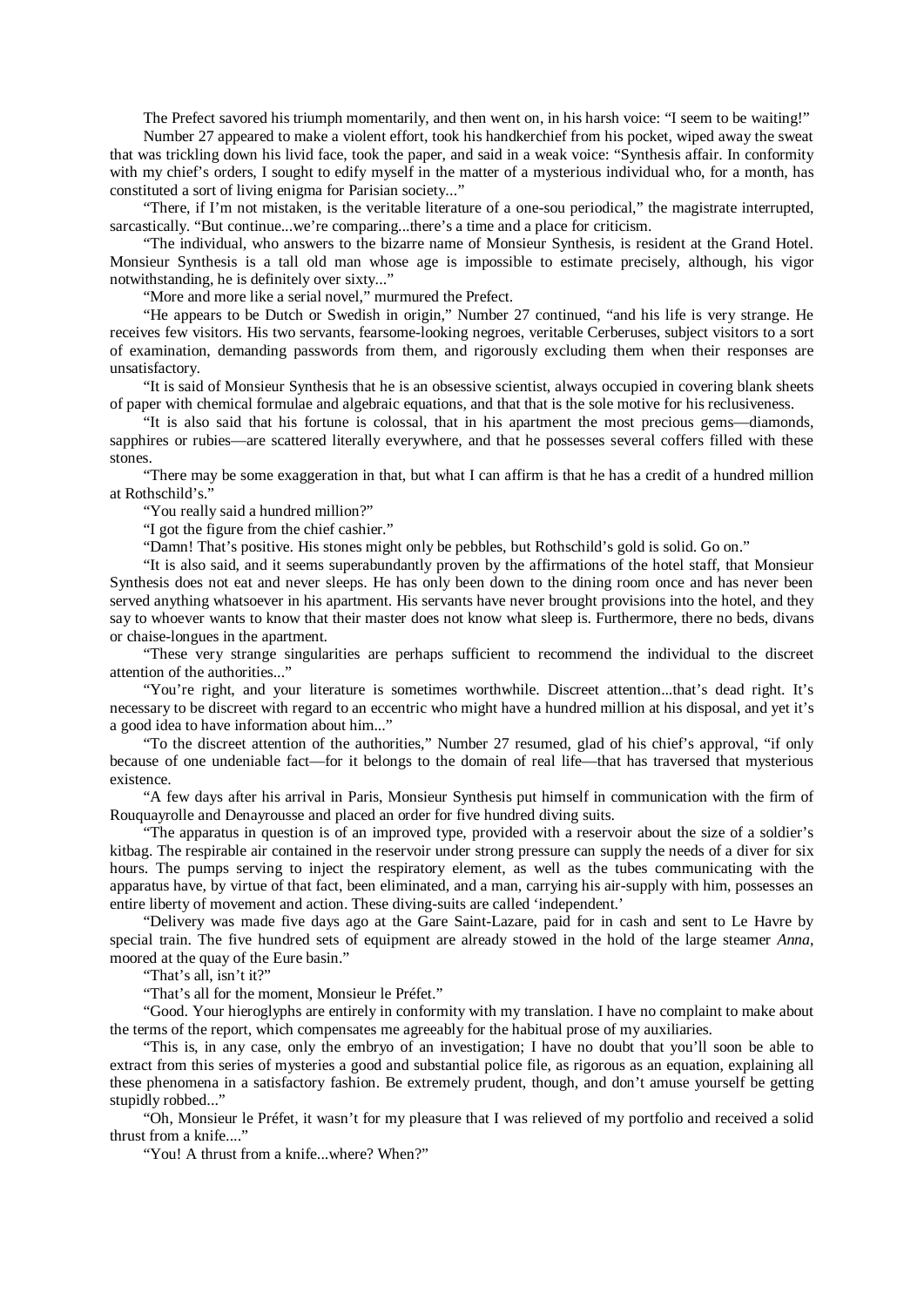"Yesterday evening, at nine o'clock, about half an hour after having been robbed. I was going home, very upset, to write a second report from memory. I live, as you know, on the Quai de Béthune. An unknown man who was following close behind me abruptly went past me, stopped in front of me, looked at me momentarily, then reached out his arm and hit me, hard.

"It seemed to me that I'd received a punch in the middle of my chest. I uttered a cry. I saw the gaslight dancing, and then fell on to the sidewalk. The unknown man ran away at top speed, while two policemen came running in response to my cry. They picked me up and brought me round. I made myself known to them and they took me to the Hôtel-Dieu.

"The intern on duty made me a dressing, and declared that the wound wasn't dangerous, but insisted nevertheless on keeping me there overnight, only letting me out half an hour ago. That, Monsieur le Préfet, is why I couldn't present myself to you at the agreed time."

"Oh! My poor boy, why didn't you say so sooner? What, a knife-thrust! It's true, then, that people get murdered in Paris?"

"It appears so, Monsieur le Préfet."

"That complicates the situation singularly. By the way, there's no point in my keeping you in the dark any longer. Do you recognize this portfolio?"

"It's mine."

"The man who stole it from you was arrested shortly afterwards in a brawl, and taken to the commissaire. He was searched. This wallet was found on him, with your agent's identity card and various papers, which the commissaire was intelligent enough to send to me immediately. I found your report, and had it deciphered by one of my employees.

"All that is elementary, but what I find infinitely less clear, and no less disagreeable for you, is the murder attempt of which you've been the victim. Mustn't there be a correlation between the two events?"

"It seems very probable to me."

"Well, we'll find out.<sup>[1](#page-2-0)</sup> For the moment, take things easy. Rest at home for a few days, for I believe you've been *burned*. In the meantime, this is to compensate you."

With these words, the Prefect opened a strong-box, took out a handful of louis and handed them to the agent, who melted in gratitude.

"One more word before you go. Sit down for a moment, for you must be tired. Let's see, what's your personal opinion about the delivery of these five hundred diving suits? For the moment, that's the key element of the situation. Whether Monsieur Synthesis eats or sleeps is of no importance to us. He's entirely at liberty to recommence Dr. Tanner's experiments and take them further than the American. But the diving suits...!"

"You're right, Monsieur le Préfet. An individual, even if he were the owner of all the fisheries in Ceylon, or crazed by the prospect of one day being the unique shareholder in the Vigo Bay treasure—that is to say, whether he's a multimillionaire or raving mad—would never think of ordering the equipment of that future army of divers..."

"That's true. A regiment, if not an army of divers."

"My opinion, since you do me the honor of asking me to formulate it, is that it would be a good idea to put an embargo on the *Anna*, Monsieur Synthesis' steamer."

"That's serious—I ought to refer it to the minister. On the other hand, it would be necessary to know whether this individual is a foreign national, and not to create diplomatic complications lightly. And yet, we can't let five hundred diving-suits out of a French port without knowing where they're going.

"At present, we're going through a kind of crisis whose manifestations take many forms...political, agricultural, financial, commercial. There are a great many malcontents...individuals conspiring, parties agitating, nations arming. Individuals are jealous of one another, peoples hate one another...

"Might this mystery, which is intriguing us at the moment, be connected by an invisible thread to that stagnation, which is easier to define than analyze? Who knows whether we might not be on the track of a plot against the life of a sovereign or the security of a people?"

The perplexity of the Prefect of Police must have been immense, for him to let himself indulge in such a monologue in front of his modest collaborator. Finally perceiving that he was thinking aloud, he interrupted his tirade abruptly and bid farewell to Number 27, recommending him once again to be very circumspect.

He was about to take advantage of that rare moment of solitude to look at the enigma to which Monsieur Synthesis was the key from every angle when the usher reappeared, still grave and solemn.

"Number 32 is waiting in the small office," he said, unctuously.

<span id="page-2-0"></span> $<sup>1</sup>$  In fact, we never do; this plot-element is a casualty of the story's first change of direction, and the mystery in</sup> question is simply forgotten. There are numerous other passages in the text in which elements are introduced to the story with an apparent view to future development, but which are then forgotten or flatly contradicted. Many could be removed by the deletion of a couple of sentences, to the benefit of the coherency the whole, but as the author never did so, I have left them in place.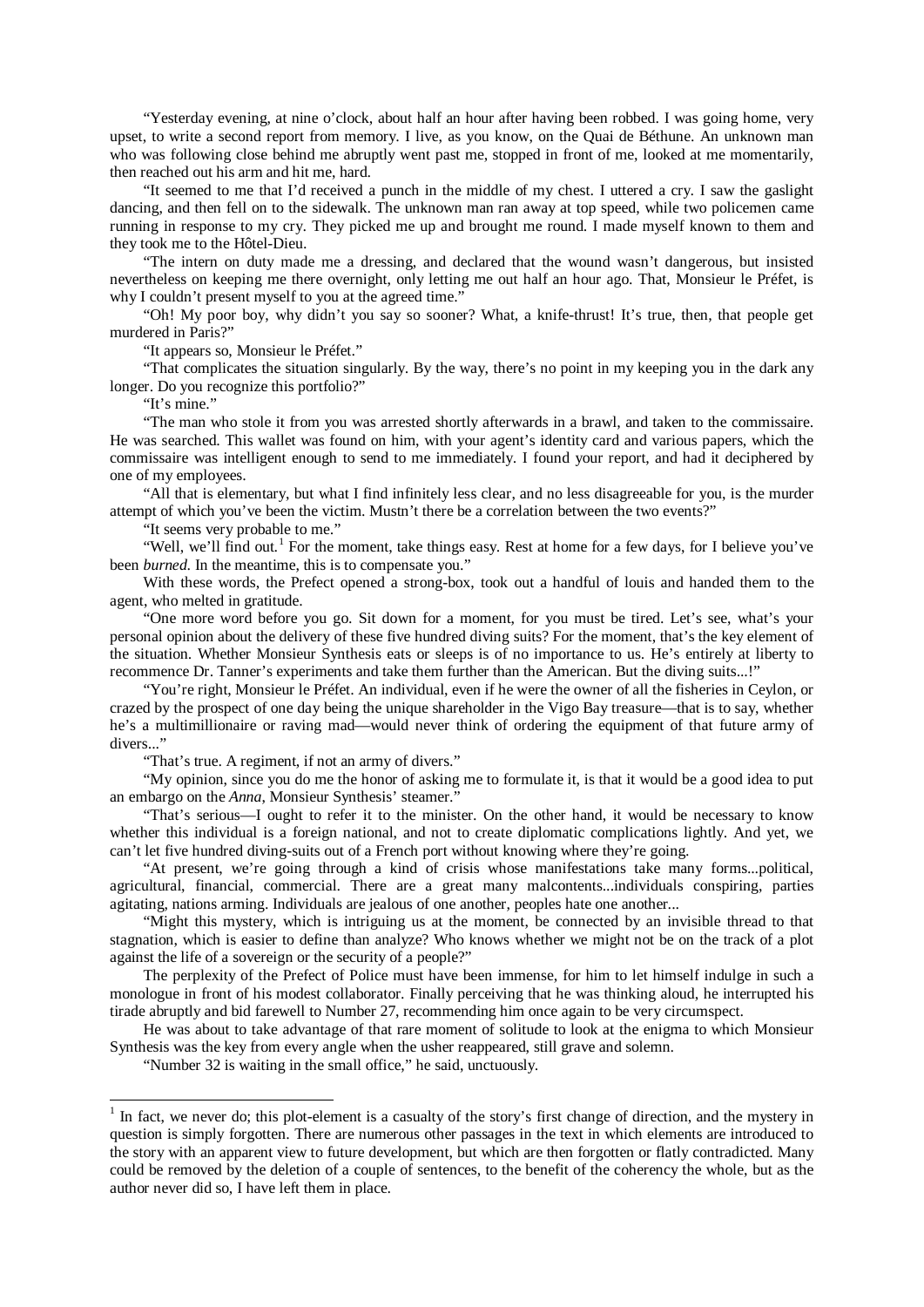"Send him in," replied the Prefect, in the resigned tone of a man who knows that his time is not his own. "What! You here? I thought you were in Switzerland mounting surveillance on the nihilist refugees."

"I got back last week."

"And I haven't seen you yet?"

"I was following someone who was giving me a great deal of trouble, and as I was being followed myself, without knowing by whom, I thought it would be imprudent to come to Company headquarters."

"That's all right. What's new?"

"Lots, Monsieur le Préfet."

"Do you have a full report?"

"A verbal report, Monsieur le Préfet."

"Why not a written note?"

"Because the proverb *verba volant, scripta manent* is false, like most proverbs. Words are fleeting but so are writings..."

"That's true. Tell me your story, and don't spare me the details. Everything connected with the acts and deeds of the people you're responsible for watching is of the highest importance."

"I was in Geneva for five weeks, and thanks to the agents of the Muscovite police stationed in the city, I was well up to date with what the refugees were up to. My task was easy, anyway, since I only had to pay attention to those who were going to France, or coming back from France to Switzerland.

"I was particularly interested in an individual of bizarre appearance, incoherent conduct and nationality that's dubious, to say the least, but very clearly defined as regards profession. He was a chemist, but a chemist of a kind one doesn't see any more and who seemed to have emerged from one of those laboratories crammed with retorts, alembics, baroque apparatus and stuffed crocodiles in which the alchemists of the Middle Ages elaborated their sorceries. Everything about him is extraordinary, including his name, which struck me immediately. He called—or, rather, calls—himself Alexis Pharmaque."

"But that's not a name—it's a pun. Alexipharmaque, as a single word, signifies, I believe, *antidote*—a remedy for some harmful principle."

"Pierre Larousse's dictionary gave me that information."

"Perhaps it's just a pseudonym."

"That's more than probable. At any rate, my Alexis Pharmaque possessed, in a remote house on the outskirts of a suburb, an admirably-equipped laboratory, in which he fabricated, from dawn to dusk and dusk to dawn, a whole series of familiar and unfamiliar explosives."

"Damn!"

"Fulminates, pyroxyles, nitrobenzene, bellinite, seranine, petrolite, sebastine, panclastite, mataziette, tonite, glonoine, dynamite, dualine, glyoxyline, saxifragine, destructive gelatine and many others whose names I don't know—he experimented with everything, as tranquil as the god Terminus<sup>[2](#page-3-0)</sup> in the midst of all that thunder in bottles.

"In between times, and as if it were the most natural thing in the world, he taught chemistry to the Russian refugees, especially the part of the science relating to explosive substances. I was, if not one of the most knowledgeable, at least one of the most zealous of his pupils.

"Our professor's existence was going by in absolute calm, without being in the least troubled by studies and experiments that were scabrous, to say the least, when an unexpected event revolutionized it from top to bottom. A letter—a simple letter—that arrived from France one morning, tore Monsieur Alexis Pharmaque away from his laboratory, his formulae and his experiments.

"I've been summoned to Paris," he told us, without any preamble. "A scientist, the most illustrious among us, has sent for me. I'll receive a superb salary, which is of little importance to me, but I'll have the opportunity to do transcendent chemistry in the capacity of assistant to Monsieur Synthesis, whose name..."

"What!" the Prefect interrupted. "Did you say Monsieur Synthesis?"

"Yes, Monsieur le Préfet. What a bizarre name, alongside that of Alexis Pharmaque! Another pseudonym, probably. These scientists can't do anything like the rest of the world!

"And, without further delay, our professor bids us goodbye, lets his laboratory to one of the Russians for a derisory sum, packs his manuscripts into a trunk and takes the first train to Paris.

"Sniffing an adventure, I make myself a disguise in order not to be recognized by the traveler, get on the same train and come back to France with him."

"Very good! That's very good!"

"We arrive in Paris, and I follow my man, who leads me in a carriage to the Rue Galvani—a new street that goes from the Rue Laugier to the Boulevard Gouvion-Saint-Cyr. The carriage stops in front of a vast enclosing wall pierced by a little bastard door and a big coaching entrance with two iron battens. At the first ring, the latter

<span id="page-3-0"></span><sup>&</sup>lt;sup>2</sup> Stone images of the Roman god Terminus were often used as boundary-markers.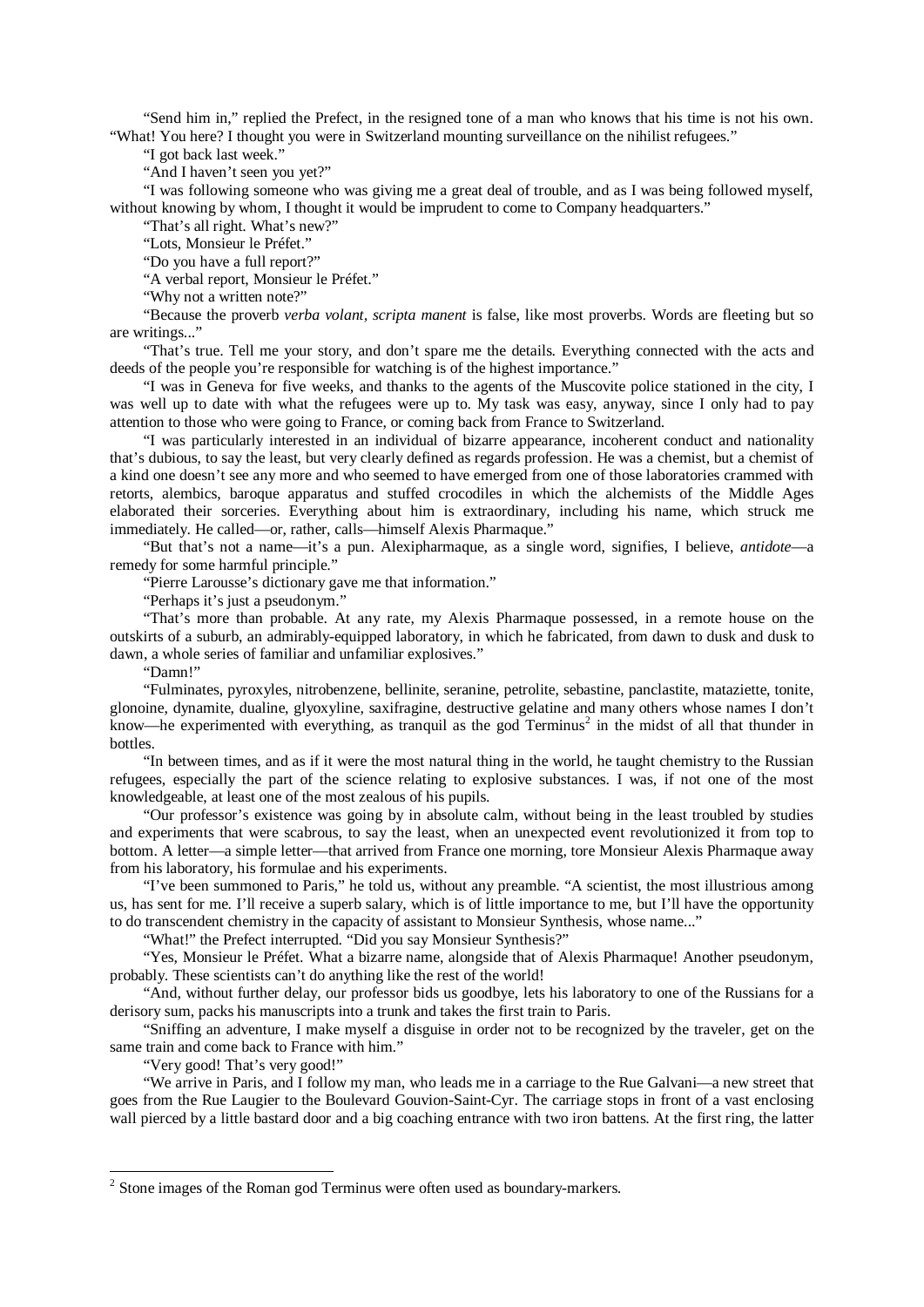opens wide, then closes again on the carriage, scarcely giving me time to perceive, between the courtyard and the garden, a spacious single-story house and extensive outbuildings.

"I waited for an hour for the fiacre to come out again, in vain. War-weary, I had to go home, promising myself to clarify the matter the following day, as early as possible.

"In principle, that seems quite simple—to enter a Parisian house, to get the people to talk, and obtain information about the inhabitants. It's the ABC of the business, for us.

"I was obliged, however, to reduce my pretentions in confrontation with doors that were pitilessly closed, the exasperating mutism of people who didn't want to unclench their teeth and in flexible orders—the absolute impenetrability of people and things.

"Naturally, my curiosity as piqued, all the more so because I saw the mystery thicken further.

"I used every pretext—I'll say almost every means—to obtain intelligence regarding the place, or at least to get inside. I became, by turns, a commissionaire, a telegraph courier, a city inspector of gas and water...I ran out of disguises.

"Scarcely had I rung at the accursed door than a huge devil of a negro appeared, spoke to me in a language I didn't understand, and, when I tried to speak to him in French, sent me away, grimacing a smile that made him resemble a bulldog.

"I was all the more enraged because I saw, at more-or-less irregular intervals, a coupé harnessed to a black horse, as rapid as the wind, arrive, with its blinds down, and plunge through the gate, which opened and closed, so to speak, automatically. As I never saw it come out, any more than my former professor's fiacre, I concluded that there was an exit to the Boulevard Gouvion-Saint-Cyr.

"It was there that I stationed myself yesterday afternoon, in a carriage drawn by an excellent horse, driven by one of our agents."

"Well done," the Prefect put in, increasingly interested.

"In fact, my patience was rewarded sooner than I had expected. I'd only been there for an hour than a door pierced in a high wall that I had assumed to surround waste ground abruptly opened; the coupé appeared, and took off like an arrow.

"My coachman, given instructions beforehand, set off in its tracks without further delay, ready to break his horse in order not to lose sight of the fierce trotter. After a fantastic race through Paris we arrived at the corner of the Place Sorbonne, facing the large chemical supply company, Fontaine and Son, and I had the honor of seeing Alexis Pharmaque in person get down.

"I let him go into the store, and then started pacing up and down on the sidewalk like an idle stroller. I took advantage of the moment when he emerged, having concluded his business, to bump into him as if by accident.

"'Why, it's you, my dear Master!' I cried, delightedly.

"'Eh! You, here, my dear Monsieur! By what chance?"

"'I've been recalled to Paris because my father's gravely ill, and I've just registered with the secretariat of the Faculty of Sciences.'

"'So you're still working?'

"'In truth, I got a taste for chemistry under your skillful direction, and I intend to continue those studies, having made such a good start.'

"'That's excellent—I congratulate you.'

"'And you, my dear Master—how are you?'

"'Oh, I've got everything I could wish. Can you imagine that I'm in charge of a laboratory as big as those of the Sorbonne and the Collège de France combined, that I have outstanding chemists as auxiliaries, and the most extraordinary man in the two hemispheres for an employer?'

"'Yes—Monsieur Synthesis. I remember the bizarre nickname of the man who summoned you from Geneva last week.'

"'His real name, would you believe?—a marvelous, sublime, incomparable individual, more knowledgeable on his own account than the Bibliothèque Nationale, richer than all the financiers in the entire world, more powerful than all the monarchs and princes recorded in the Almanac of Gotha."

"'You've renounced the special study of explosive substances, then,' I said, taking a chance.

"'Oh, my dear chap, what do such childish things matter when we're on the eve of undertaking a gigantic, unprecedented, improbably project, the very idea of which transports me with admiration, almost with terror. I can't find expressions to describe my sentiments to you, for words are only words, and my tongue is impotent to formulate the thoughts crowding my head. Anyway, the secret isn't mine, and I can't tell you anymore. Simply know that you'll soon hear mention of us, that the names of Monsieur Synthesis and his humble collaborators will shine over the entire world like a meteor when we've realized the Great Work, the conception of genius of the master of us all!

"'But I must leave you...adieu, or rather, *au revoir*. Time's pressing, and I still have a great deal to do to finish our initial preparations."

"'Are you leaving soon?"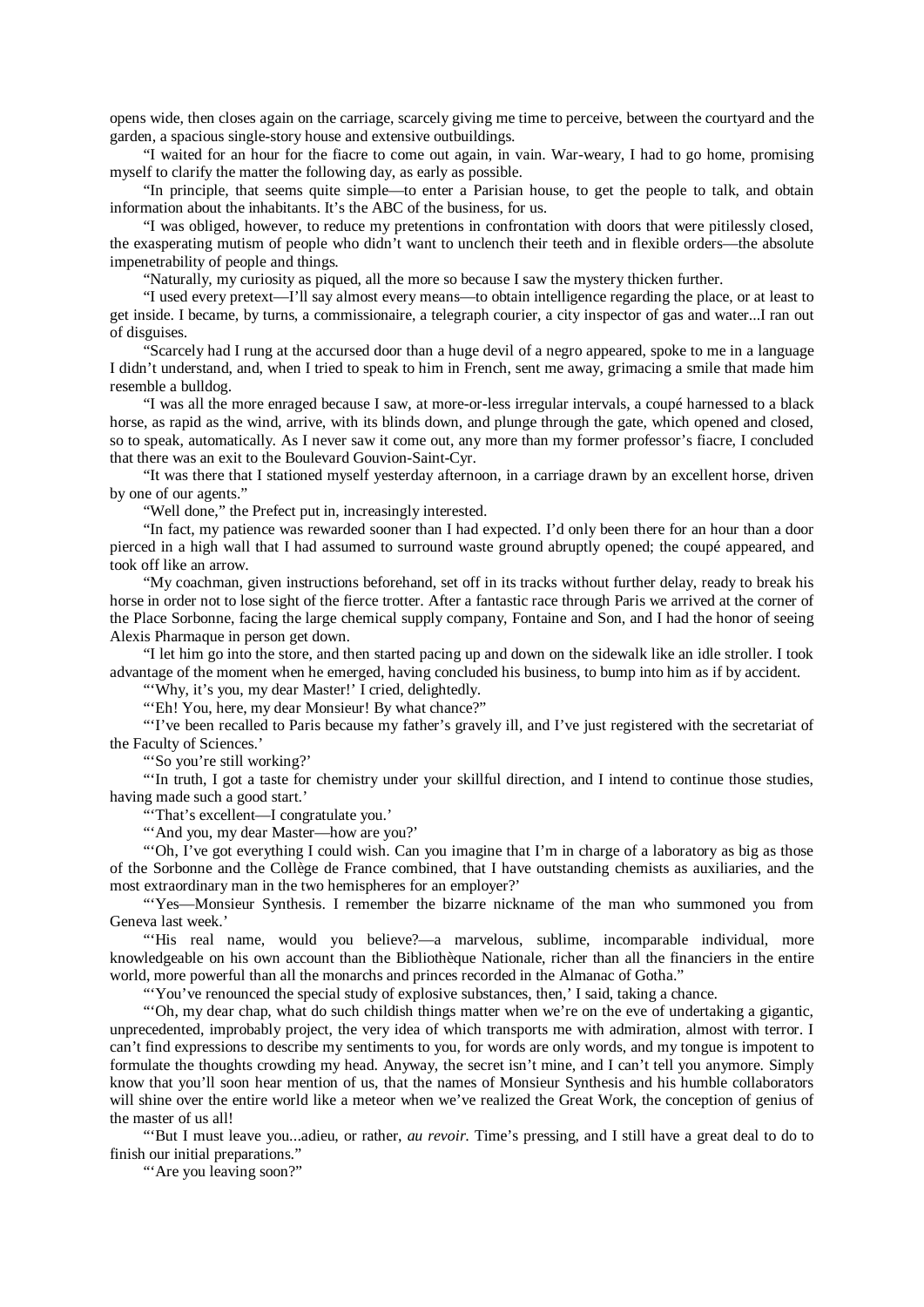"'In a week or ten days, with an immense personnel. Four ships—four big steamers, you understand literally stuffed with chemical reagents of every sort, unknown machines, marvelous items of apparatus, will transport Monsieur Synthesis and his aides..."

"That's prodigious!"

"'You've said it—prodigious! Look, to give you a simple and very vague idea of the importance of the enterprise, know that, among other accessories, one of our ships is carrying five hundred diving-suits!'"

*II*

The Prefect of Police was definitely becoming more intrigued by the mystery surrounding Monsieur Synthesis.

In spite of the very absorbing multiple occupations created for him by his functions as the ultimate head of the Parisian police and his mandate as a député, his thoughts returned involuntarily to that strange man, whose enigmatic identity his agents were unable to discover.

It was not only a preoccupation, but a wholehearted obsession.

Torn between his professional desire to know and the fear of making a blunder, he hesitated, prevaricated, became annoyed and got no further forward.

Attacked for some time by the press of all parties, which did not spare their gibes and jabs, reproaching him for his arrogance, his abrupt mannerisms and his dictatorial style, he felt instinctively that reporters with the eyes of Argus were on the lookout for a false step, a mere lack of tact, or anything at all, in order to nail him once again to the pillory of ridicule and make jokes at his expense that would amuse the public of the two worlds.

Oh, if such a circumstance had presented itself at the beginning of his career, when, full of the ardor of a neophyte, he did not recognize any obstacles, the difficulty would soon have been overcome. Unfortunately for him, he had to his credit a few petty abuses of power, which, after having been hotly raised and envenomed in the daily papers, had earned him, in private, an unkind reflection formulated with a pinched expression by the Minister of the Interior: "No untimely zeal, my dear chap, and above all, be adroit."

Being adroit—there was the catch. Everything to do, everything to say, on the formal condition of avoiding bad publicity. Outside the Chambre, he accosted the minister in the corridor and opened his mouth to acquaint him with his perplexities. Although little susceptible to intimidation, he prudent shut it again, in far of hearing his boss riposte, in his sharp and pointed tone: "Well, my dear chap, you're the Prefect of Police; you exercise unlimited power—clarify the matter, damn it!"

Clarifying the matter was easier to say than to do, in the presence of a situation that the reports of agents only make murkier.

For, in the final analysis, was Monsieur Synthesis definitely living at the Grand Hotel or in the mysterious house in the Rue Galvani? Was this scientist, doubling as a nabob; this original, who neither slept nor ate; who possessed a fleet of steamships and commanded a small army of scientists; who, finally, summoned to his presence, in order to make him his factotum, a man once living on intimate terms with Russian nihilists, even a single individual? Or did the individuality of "Monsieur Synthesis" shelter a collectivity of impersonal beings, acting with a hidden, perhaps criminal, objective?

If not, why that claustration, those inflexible orders, that double residence, those comings and goings of carriages as rapid as the wind, that laboratory hidden from all eyes, those machines without names or apparent purposes? Why, finally, that improbable quantity of diving apparatus?

And the Prefect of Police, increasingly obsessed, allowed himself to formulate an interminable succession of *whys* without arriving at a single logical, or even admissible *because*.

"Very well!" he finally said, in the tone of a resolute man who has just reached a decision, come what may. "I'll tackle the situation myself, and stake everything if I have to. People are always telling me that my job is on the line; I'll do it with a clear conscience. Instead of entrusting the continuation of the affair to timorous or maladroit agents, I'll take it in hand without further delay, and see to it personally. Until now, hat's succeeded, while not displeasing my enemies in the Parisian and departmental press.

"I'll go to see Monsieur Synthesis and get a good look at him, in an interview that he can't refuse, either to the Prefect of Police or to a député."

He rang without respite, as if to avoid giving himself time for reflection, asked for his carriage, and said to the coachman: "Grand Hotel!"

A few turns of the wheel took him to the splendid caravanserai, where a cosmopolitan crowd drawn from all parts of the globe agitates continually.

As a prudent man wanting to leave as little as possible to chance, he summoned the hotel manager, introduced himself, and demanded to see the register in which the names of travelers were inscribed, particularly the page on which mention ought to be found of Monsieur Synthesis's arrival.

He read: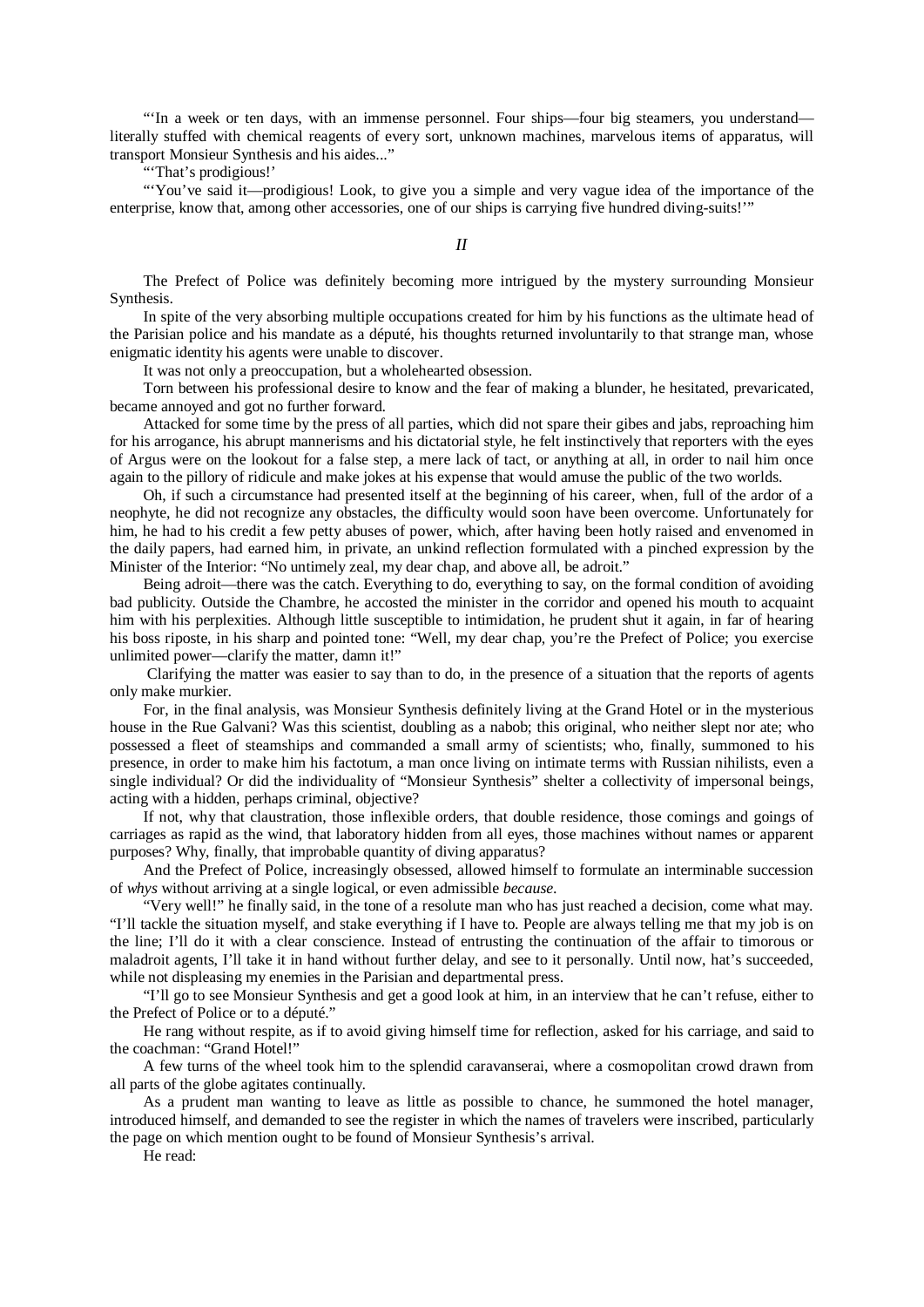*Monsieur Synthese, Élias-Alexander, born 4 October 1802 in Stockholm, Sweden. Previous domicile, Calcutta.*

*Mademoiselle Anna Van Praet, born 1 January 1866 in Rotterdam, Holland. Previous domicile, Calcutta. Two negro domestics.*

*Entered hotel 26 January 1884*.

"Good, thank you! That's all I wanted to know. By the way, who is this young person, Mademoiselle Van Praet?"

"She's Monsieur Synthesis' granddaughter."

"Very good. Will you please take me to your guest's apartment."

"It's on the second floor, overlooking the street. Would you like to take the elevator?"

"No thank you," the Prefect replied, distractedly, following the employee charged with escorting him. Then he added, privately: *Eighty-two years old! And Swedish! Perhaps some mystical adept of Swedenborg, some dreamer with a brain clouded by his native mists*...

Like any self-respecting Frenchman fond of philosophy or literature, the Prefect of Police could not be ignorant of the name of Swedenborg, the strange man who was not only a visionary but also one of the most remarkable of scientists. But that was all he knew about Sweden.

In any case, one can be a passable advocate, an occasionally brilliant orator, and not know that Scandinavia, where talents are superabundant, can be proud of, among others, Linnaeus, Berzelius, Santesson, Huss, Acharius, Swanberg, Retzius, etc.—not to mention Elias Synthesis.

One of Monsieur Synthesis's two bodyguards is sitting in the antechamber. He is a Bhil from Hindustan, not a negro, as agent Number 27's report contended, and the hotel register also indicated. The error is excusable, though, for anyone who has not studied anthropology, for the Hindu, with an epidermis the color of soot, coarse features and an almost-flat nose, could easily be mistaken for a black man were his hair not long, straight and smooth and his beard bushy.

At the sight of the unknown man coming toward him, preceded by a man in hotel livery, he rises to his feet as if pushed by a spring and takes up a position in front of the door, pronouncing a few words in an unknown language.

The Prefect takes a card from his pocket, held it out with his fingertips and simply replies: "Monsieur Synthesis."

The Bhil utters a sort of grunt, opens the door and disappears—only to reappear almost immediately.

That brief absence, however, seems to have modified his disposition toward the visitor. His sullen, prickly attitude has given way, as if by magic, to an almost amiable expression. He raises both hands above his head in the form of a cup, bows respectfully and invites the Prefect to follow him with a gesture.

Having gone through two rooms in succession, they arrive in a large, luxuriously-furnished drawing room transformed into a work-room. Then the Hindu withdraws and resumes his sentry duty.

The Prefect of Police then perceives a tall old man, sitting motionless on a cane chair with a very high seat, fixing him with a calm, slightly veiled gaze. His hypnotic expression is singularly troubling.

The old man rises slightly, replies with a nod of the head to his visitor's ceremonious bow, invites him with a benevolent gesture to sit down and resumes his original immobility.

That silence being equivalent to an interrogation, the Prefect of Police thinks that he ought to begin by explaining his purely official step and proffering the usual remarks habitual to a visitor who is neither expected nor, perhaps, desired but who has breached, outside of social convention, the legendary wall edified by Monsieur Guilloutet around the private life of citizens.<sup>[3](#page-6-0)</sup>

While distilling his sentences with the superabundance of an advocate, for whom verbiage is no longer a habit but a need, the Prefect has time to examine the mysterious individual who intrigues him so intensely.

Everything about him corresponds, even to excess, to the idea that he has previously formed.

Monsieur Synthesis's head, a truly expressive head, is reminiscent, with no mistake, of the imposing mask of Darwin, popularized over a long period by illustrated periodicals. He definitely has the immense forehead of the illustrious English physiologist: a slightly receding forehead, like that of a dreamer, abruptly enlarged by two enormous lateral protuberances, which seems to be prolonged all the way to the occiput in a final and more enormous arch—doubling, so to speak, the capacity of the cranial cavity.

Profoundly sunk beneath a strangely preeminent arcade of eyebrows, the dark eyes, immobile beneath their broad lids, slightly lowered and hardly wrinkled, scintillate like globes of burning steel, their incomparable glow undiminished by prolonged sleeplessness, uninterrupted work and the accumulated years.

The long, thin nose with the proud aquiline curvature gives a singular expression of audacity and energy to that octogenarian mask framed by an almost white burgrave's beard, sprinkled with harsh black hairs, which falls into two long points over the breast of a giant.

<span id="page-6-0"></span><sup>&</sup>lt;sup>3</sup> The reference is to a celebrated political cartoon by "Cham," published in *Le Charivari* in 1869, parodying an item of legislation associated with an otherwise-obscure député named M. de Guilloutet.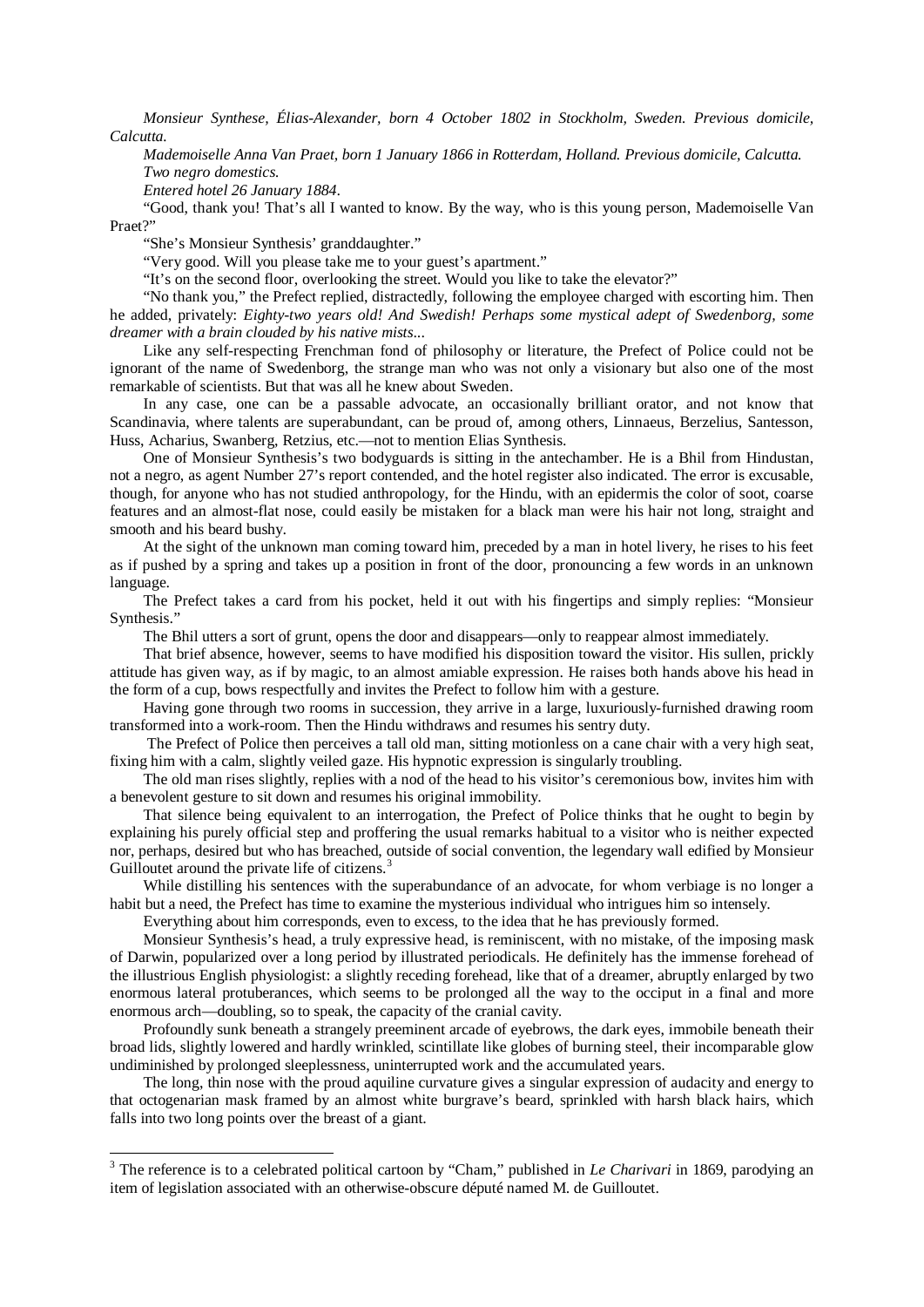The Prefect's introduction, irreproachable in form although somewhat convoluted in underlying substance, having given rise to a slight smile on Monsieur Synthesis's lips, he observes, with increasing astonishment, that the old man's mouth, like Victor Hugo's, is furnished with regular, perfectly healthy teeth, to whose existence prosthesis is completely unknown.

As with our immortal poet, it seems that that youthful denture is, for Monsieur Synthesis, the subject of coquetry—a perfectly justified coquetry, moreover, for nothing is more gracious, especially in an old man, than the unexpected appearance of those organs, whose persistence in an octogenarian drives away any idea of decrepitude.

The smile soon repressed, Monsieur Synthesis's visage suddenly resumes its habitual expression of austere gravity. With a gesture that seems to be familiar to him, he passes a small, brown, hairy hand with gnarled and strangely stout fingers over the points of his beard. Then he finally replies, in a slow but sonorous, well-tempered voice without any hint of a foreign accent; "Your action causes no injury to my person, nor any infringement of my liberty. I admit that all the more readily because you might have sent me an awkward or over-zealous subaltern that I would have had my Hindus Apawo and Wirama send away."

"Precious bodyguards..."

"And incorruptible, who oppose an unbreachable dyke to the torrent of Parisian indiscretions. I live, as you know, in a very reclusive fashion, for my work, which is the very essence of my existence and my only reason for being demands an almost absolute claustration. It is therefore not astonishing that, on the one hand, that desired and sought claustration, and, on the other hand, the preparations that I am making at present for an expedition, have earned me a certain reputation for eccentricity from which I do not seek to defend myself."

*Finally, we're getting there*, the Prefect of Police says to himself, delighted by the favorable turn that the conversation had taken.

"Strange things must have been recounted concerning me, I suppose?"

"Strange, in truth."

"Enormities, doubtless?"

"Nonsensical things..."

"And you thought that a conversation with me might dissipate the suspicions that you have probably shared. Oh, don't bother to deny it! Although I'm utterly indifferent to the thoughts, judgments, actions or gestures of contemporaries, I understand perfectly that certain particularities of my life must give pause for thought to the authorities, generally suspicious and sometimes umbrageous. It is, therefore, quite natural that, being a guest in a country, I should comply with the laws, regulations and formalities applicable to nationals as well as foreigners.

"I shall, therefore, do my best to satisfy you. You want to know who I am? An old student who has been seeking, for seventy years, to discover nature's secrets. Where do I come from? I could say everywhere, for there is scarcely a single remote corner of the globe in which I have not sown the shreds of my errant life. Where am I going? You shall soon know.

"Perhaps you desire to be edified regarding my person in terms of my citizenship. Like a simple vagabond to a gendarme, I shall show you my 'papers.' You will see that I am of good composition. I have a great many papers!

"Here, first of all, is a birth certificate establishing that I was the issue, on 4 October 1804 in Stockholm, of the legitimate marriage of Jacobus Synthesis and Christine Zorn.

"Here, in addition, formulated in all the languages of the world, is a fine collection of diplomas awarded to your servant by scientific faculties. There are about two hundred of them. I've thought about getting them bound and forming a rather original folio volume.

"These parchments decorated with multicolored wax disks confer noble status on me in many different countries, of which I've lost count. I'm something of an English baronet, a count of the Holy Roman Empire, a berg in Germany, a Danish prince, a citizen of the United States, the Swiss Republic, etc., etc.

"A few sovereigns have honored me with their friendship and have written me the most flattering letters in their own hand. Would you like to know the terms in which the King of Holland, the old German Emperor, the amiable and knowledgeable sovereign of Brazil and the monarchs of Austria and Italy talk about me? Consult the collection...it's not lacking in interest.

"You can even interrogate the dead. Here...decipher this spidery scrawl scribbled by the late autocrat Nicholas of Russia—a rude man, just between the two of us, who didn't like scientists much! Examine, too, these epic characters picked out by your Bernadotte, who was our king<sup>[4](#page-7-0)</sup> and honored me with his amity...

"The very modern paper that you can see on my desk is a simple bond of a hundred millions, payable on presentation to Messieurs de Rothschild...my pocket money."

<span id="page-7-0"></span> <sup>4</sup> Jean-Baptiste Bernardotte, a Maréchal de France, was elected as heir apparent and regent of Sweden in order to appease Napoléon I, but subsequently joined the anti-Napoléonic alliance. He was king for Sweden and Norway from 1818-1844.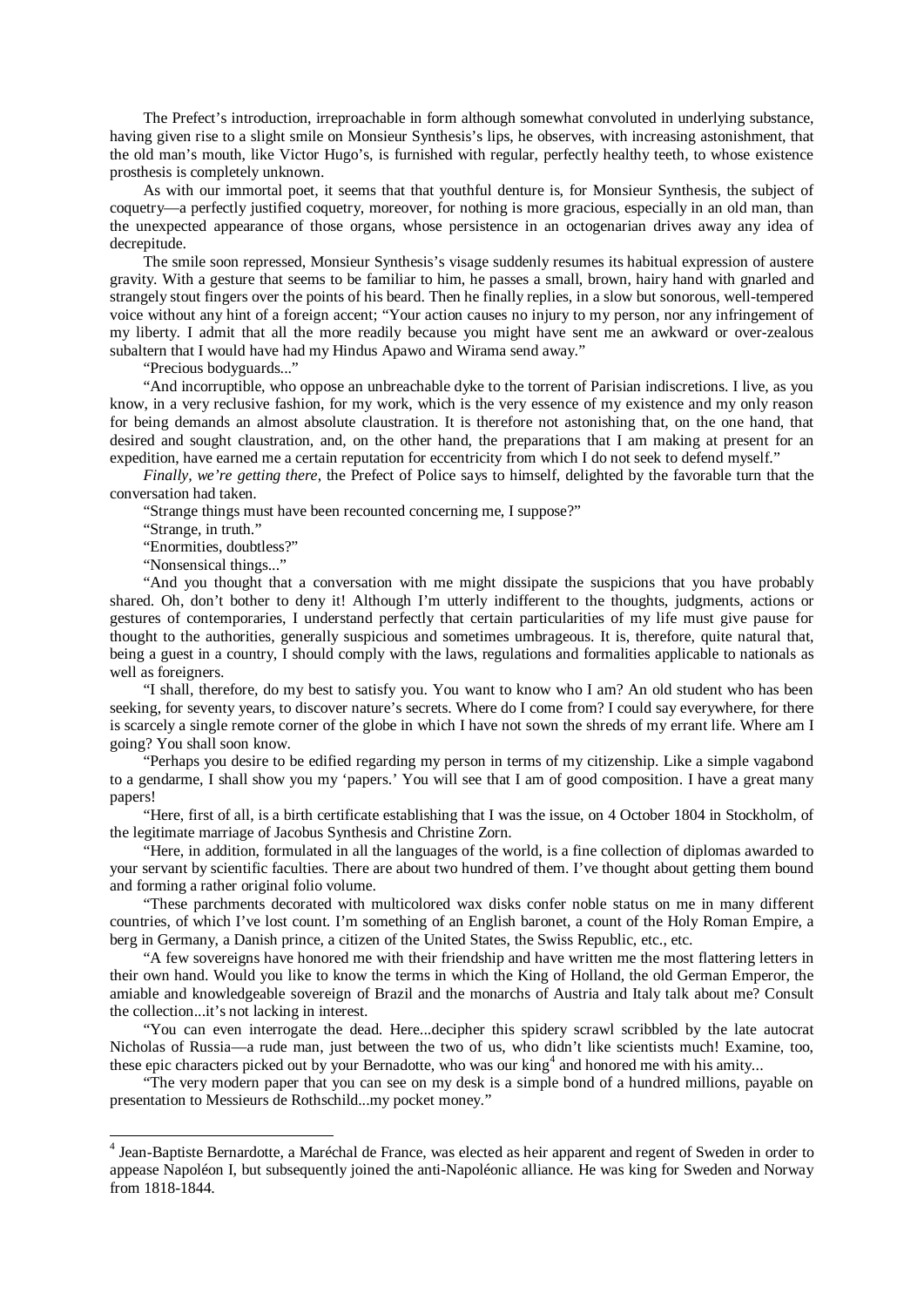"Your pocket money!" the Prefect of Police finally interrupts, with a start.

"Of course. I have five hundred millions in the Bank of England, as many in the Banque de France, and more than double that in America. I could, strictly speaking, realize two billion in no time at all, if the whim took me. Moreover, that's not all I possess—far from it; I have many other means of minting money. But let's continue, if you wish, the examination of my references...look, what do you think of this series of multicolored baubles, pinned in these glass cases like butterfly-collections classified by an entomologist?"

The Prefect of Police, increasingly astonished, perceives the strangest amalgam of decorations of every shape, hue and country of origin: plaques, chains, pins, stars and crosses, scintillating flamboyantly beneath an opulent seeding of precious stones.

"It's needless to say, isn't it," Monsieur Synthesis continues, in his cold tone, "that I don't attach any importance to these trinkets, which don't even have, so far as I'm concerned, the value of the stones they contain. I didn't ask for them; they were offered to me and I keep them out of politeness, as well as the certificates, which form a second folio. What does it matter to me, in sum, to be a commander, a grand cross, a great eagle or a mere chevalier of this or that order?

"In any case, I've hardly been awarded any in the last twenty years, for the excellent reason that I have almost all of them already.

"By the way, I forgot to tell you that all these specimens of jewelry—I was going to say scrap iron—have the originality that they are garnished by gems of my own manufacture."

"What!" cries the Prefect of Police, whose astonishment is growing by the minute. "You really possess the secret of fabricating precious stones? What they say about you is true, then?"

"It's all true, Monsieur! Everything, you understand! Besides, making diamonds is child's play. Haven't several of your compatriots manufactured them too, at least in the state of exceedingly tiny crystals? If they had had the patience or the means of continuing their experiments, doubtless they would have succeeded, like me, in obtaining specimens of any size at will.

"So, I could, if the whim took me, inundate the market tomorrow with gems from my laboratory and sell them at a derisory price—but what would be the point of lowering a solid value, ruining a flourishing industry and throwing the traders and artisans that diamonds provide with an honorable living out of work? In consequence, I keep my secret.

"Look," Monsieur Synthesis continues, picking up handfuls of white, black and yellow-tinted diamonds, mingled with rubies, from bronze cups, "here are some other specimens."

"So," the visitor stammers, stiffening himself against emotion, "all these are real?"

"Did you ever doubt it?" Monsieur Synthesis ripostes, with a slight frown. "Do I seem like a trickster? Are the material proofs that I've furnished not sufficient for you? I repeat, though, that all of this is trivial, and remains at ground level, in the mud of the gutter, by comparison with the gigantic dream, the desideratum that forms the unique goal of my thought, and which is my sole reason for existence..." Then, abruptly and without transition, he added. "Come on—do you think that anything is impossible in science?"

"In truth, Monsieur, our modern researchers saturate us with so many marvels that in our century of steam, electricity, telephones, phonographs and dirigible aerostats, I'm beginning to believe that science can realize anything."

"Good! However, while observing the efforts of those researchers, and while applauding their success, I observe that their discoveries, excellent in themselves, apply exclusively to our globe."

"Eh! Isn't that enough?"

"No, certainly not. My personal visions extend much higher, much further. One example, among others: would you not—you, who, as the Prefect of Police, need to know about the actions and deeds of your contemporaries—be glad to know what is happening in the other worlds of our planetary system?"

"Certainly—and, profession apart, I'd be delighted from a purely human viewpoint to be edified regarding the intimate life of the planets orbiting our sun."

"Very good. If you have time, I'll explain to you, in a few words, my plans for communication between the Earth and Mars. It's a simple project—in the air, without any wordplay—but whose application has nothing impossible about it.

"We already have luminous apparatus of such power that signals sent from the Earth could not fail to be perceived by the inhabitants of Mars. My intimate conviction is, moreover, that the latter have commenced giving us signs of life, perhaps without anyone on Earth, save for me, having thought about practical means of replying to them.

"But could we succeed in exchanging a few signals, given, on the one hand, the distance between the two planets and, on the other hand, the insufficiency of our optical instruments, in establishing a regular correspondence?"

"I think that's absolutely impossible."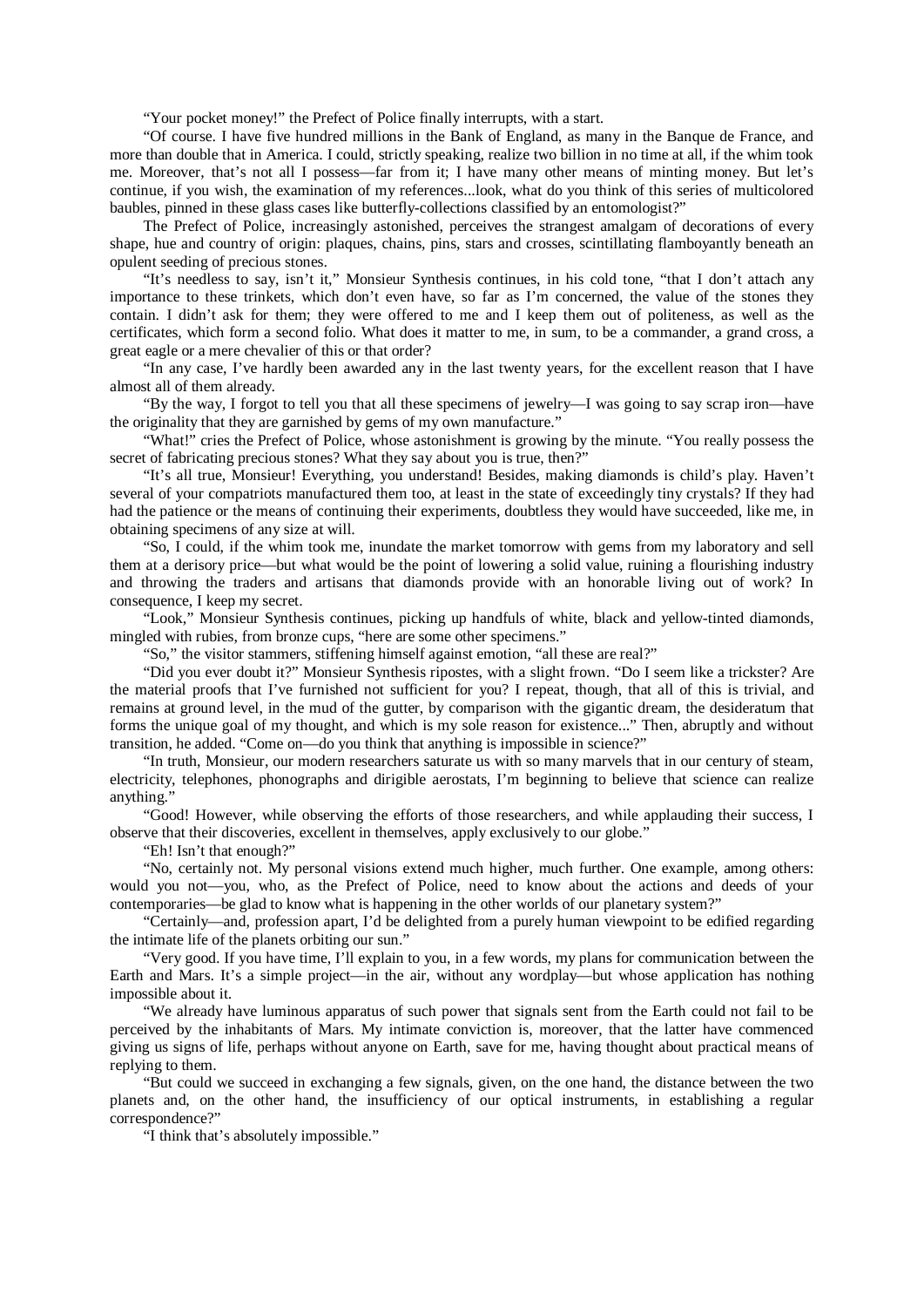"Yes, undoubtedly—and I add: with the present state of our means. But if optical apparatus remains insufficient, if the laws of optics themselves oppose—which I doubt—these interastral studies, it is for the science of the engineer, which has not said its last word, to intervene, at my discretion..."

"But..."

"...In such a fashion as to reduce the existing distance between the sidereal worlds."

"How?"

"...And permit me to add, then, paraphrasing the celebrated words of the prophet: *If the planet will not come to me, I shall go to the planet!* Or, rather, we shall all go to the planet! For I, whom am speaking to you, expect, with the aid of time and toil, to modify the movement of the Earth through space..."

*Hello!* thinks the Prefect of Police. *Until now he's been speaking like an eccentric, but reasonable, man. Now he's setting off astride a hobby-horse that has probably transported his brain into interplanetary space. Monsieur Synthesis is nothing but a monomaniac, and I'll make my arrangements to carry out an honorable retreat*.

"Yes," the strange old man continues, "You think I'm mad because my concepts are several centuries, or several millennia, in advance of those of my contemporaries...even though you've just told me that science has no limits! Oh, you're all the same! Come on, let's reason it out. How many people do you think there are on Earth?"

"Statistics give an approximate figure of a billion."

"Your statistics are absurd, and I have good reason for raising that figure to a billion and a half."

"I'm willing to agree with you on that."

"Have you ever thought about the formidable sum of work of which fifteen hundred million individuals are capable, aided by the most powerful machines of our industry, both men and machines occupied relentlessly in digging the ground, transporting soil, rocks and mountains—displacing entire continents, if necessary?"

"Formidable indeed. But what would be the objective of that universal earthwork?"

"The objective of modifying the shape of the Earth."

"Why?"

"To displace its axis, in order to deviate it from its habitual course."

"All right! I'm willing to regard the realization of that grandiose hypothesis as possible. But have you considered all the difficulties of detail that would emerge at every step? How would sovereigns, whether civilized or barbarian—who are, in sum, masters of their own lands—envisage your project?"

"I'll buy their land for cash, and they'll put their peoples to work. Everything is possible, at a price, and I'm theorizing at present on the basis of eventually becoming the landowner of the Earth."

"If, in the end, everyone work working on the earthworks, how would the question of subsistence be resolved? It's necessary to eat, and diggers have healthy appetites."

"They won't eat! Or rather, they won't eat as you understand it. I solved that problem thirty years ago. For thirty years, you understand, not an atom of bread or meat has passed into my body, and I'm not unhealthy. On the contrary...but that's only an unimportant detail. Let's get back to the nightmare of space that haunts my brain!

"The form of our spheroid having been changed, its axis being displaced, the Earth will no longer obey the laws of intersidereal attraction in the same way. It will deviate from its course, no longer circulating immutably at the same distance from the sun. I shall, moreover, calculate that deviation, which I shall regulate in time and space.

"The Earth will therefore move through space at the whim of my desire, for I intend to steer it, matter being made in order to be vanquished. Then, riding my planet, I shall go to visit my brothers, the tyrants who are ruling the other planets. I shall play my part in the concert of potentates of the sidereal universe, who range constellations in battle and use asteroid-fire in bombardments..."

For some moments, the Prefect of Police had no longer been trying to follow his interlocutor in the capricious frolics executed by his mind. He saw the other suddenly turn his head and stare into a little metal mirror, which, fixed on the pedestal of a rather complicated mechanism, had suddenly stated rotating rapidly.

His body straight and rigid, his head held high, Monsieur Synthesis remained plunged in a sort of ecstasy for twenty seconds, his eyes wide open, without blinking, staring at the mirror, even though it was emitting an intense light. Then a rapid tremor ran through him, and his mouth opened slightly in a yawn.

"What's the matter, Monsieur?" the Prefect of Police asks, no longer keeping count of his astonishments.

"It's nothing," Monsieur Synthesis replies, tranquilly. "My life is regulated like a chronometer, and I will not modify it for anyone. At the moment, I'm sleepy and I'm hungry."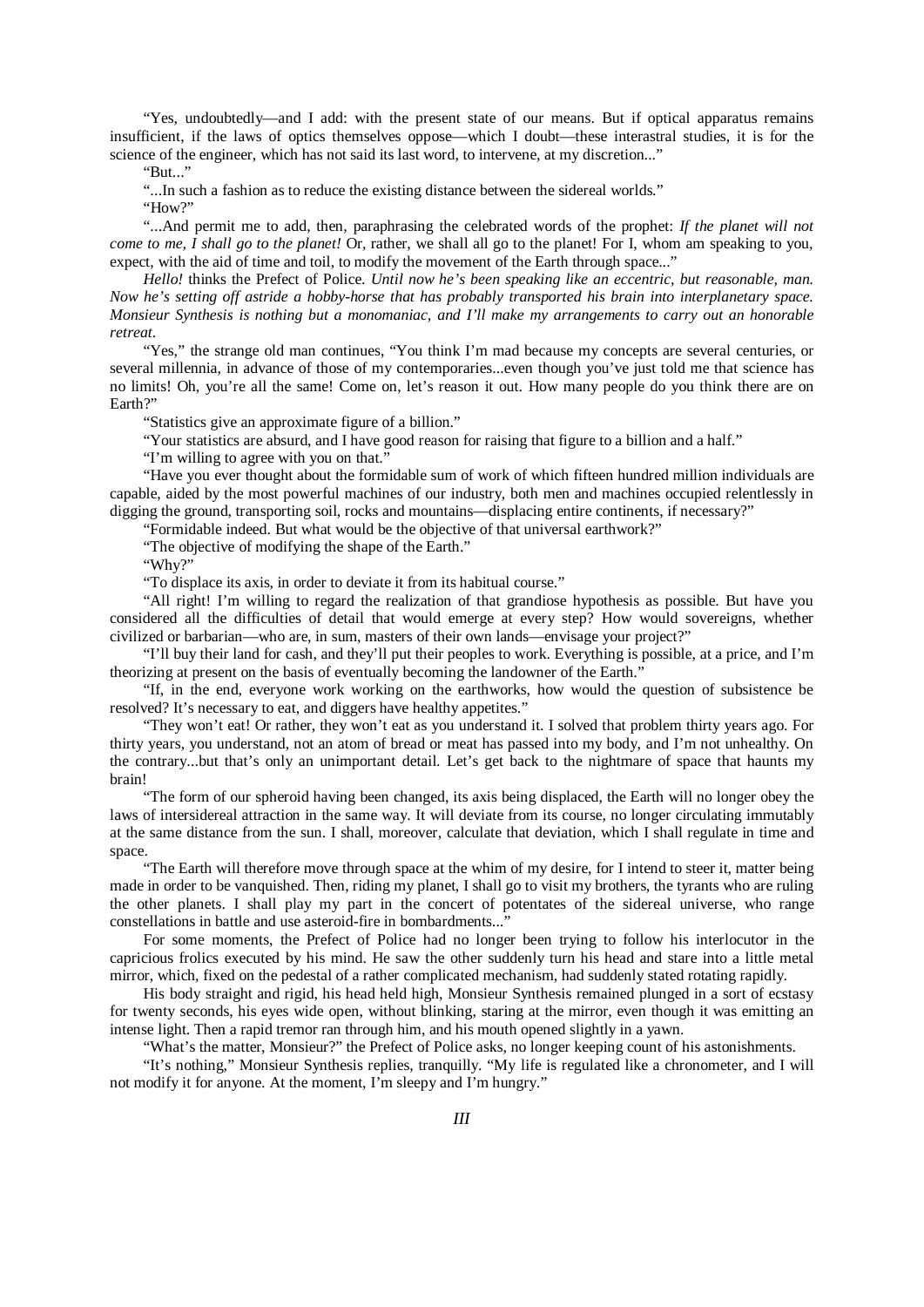As soon as Monsieur Synthesis had pronounced the enigmatic words "I'm sleepy and I'm hungry," his fit of lyricism came to an abrupt end. Not, however, that anything in his manner indicates sleep. His pose is still comfortable, his eyes wide open, his gestures free.

Nothing, on the other hand, advertises preparations for a meal, however summary. The servants are still at their post in the antechamber, and there is no trace of food in the apartment.

The Prefect of Police watches, silently.

Without seeming to take any account of his visitor's presence, the strange old man heads slowly toward a safe built into the wall, opens it, takes out a metallic box and places it on the desk. Then, with the solemnity of a man about to accomplish an important action of a mysterious life of which he is about to reveal one of the secrets, he presses a button and the lid of the box springs upright.

The box, with a steely gleam, ornamented with admirable designs, simply encloses fifteen crystal bottles with ground-glass stoppers, symmetrically arranged like those of a traveling pharmacy.

Monsieur Synthesis, his face expansive and his eyes radiant, picks up a bottle without saying a word, unseals it, inserts the stopper into a little fissure constructed ad hoc, takes a spoon, inclines the bottle over it and dislodges a gray pill about the size of a wild cherry. He then fills up the spoon with a colorless liquid drawn from another bottle, and, turning to the Prefect, says to him curtly: "Will you excuse me? My stomach is incredibly demanding when the time comes for its unique daily meal. Today, I'm a minute late...a fraction more!"

And, without waiting for the assent that his interlocutor hastens to give him, to excuse his indiscretion, he rapidly swallows the contents of the spoon. Then, with a singular dexterity, he unseals a second bottle, shakes a second pill into the spoon, fills it up with the same liquid, ingurgitates the whole with a quiver of the tongue, and starts again...

He repeats the process ten times, then closes the box, replaces it in the safe, and comes back to sit down again.

Restored by that absorption—singularly vivifying, judging by the new energy that he suddenly seems to recuperate—Monsieur Synthesis utters the sigh of a replete man and adds: "Thus concludes my meal: that which I regard as the most essential—I might almost say unique—function of my material life, adequate for twentyfour hours. Mu culinary apparatus, as you see, is scarcely cumbersome, and the time employed in the refection of my organism is strictly economized."

"What?" says the Prefect of Police, amazed. "You're not going to take anything but those pills?"

"Absolutely nothing. I've already told you that I've been living like this for thirty years."

"That's prodigious."

"Less so than you think. In any case, it's perfectly rational."

"I'll no longer be astonished if people claim that you live without eating, since those who are not initiated into the secret of your existence have never seen you take nourishment."

"Or, at least, nourishment as the vulgar understand it—for, in sum, it's quite evident that the mere idea of living without eating would be the height of insanity.

"What is organic life? It's the permanent erosion of the elements constituting all living organisms—a sort of uninterrupted combustion. Cease to put wood or oil in a fireplace and the fire goes out. Cease to make up the losses sustained by an organism by restoring substances analogous to those consumed by that process of combustion, and it withers and dies.

"With regard to myself, I will even confess to you, between us, that, far from living, as the vulgar expression has it, *on air*, I have a very healthy appetite."

"Really?"

"The proof is that I've just absorbed in front of you the equivalent of two kilograms of beef. My meal, you see, to be scientific, has nothing platonic about it, in spite of the exiguity of its volume."

"So you subject the meat to a sort of preparation, thanks to which you reduce the alimentary matter to a volume whose smallness permits you..."

"You're on entirely the wrong track, for not a milligram of meat ever enters my laboratory."

"Decidedly, I understand less and less."

"It's quite simple, though. In sum, what is flesh? It's a substance composed of various elements in variable proportions, according to the nature of the animal that provides it. Take, for example, that of cattle. I'm not telling you anything new by saying to you that it's formed of albumin, fibrin, hematosine, creatine, insonine, creatinine, gelatine, etc. It also includes, as you know, salts, notably chlorides, phosphates, carbonates and alkaline sulfates, iron, manganese, etc., plus 77.17% water."

"Water! You say that flesh contains water! That roast beef, cutlets and fillets are impregnated with water!"

"Yes, Monsieur. It makes up nearly four-fifths of meat's weight—with the result that, in every hundred grams, almost eighty are unnecessary to alimentation. But that's not all. There are some, among those substances, that are inappropriate to nutrition, and that can be eliminated without inconvenience—notably the chondrine and the gelatine. In consequence, it is possible to reduce further the quantity of alibile matter contained in meat, thus further reducing its mass.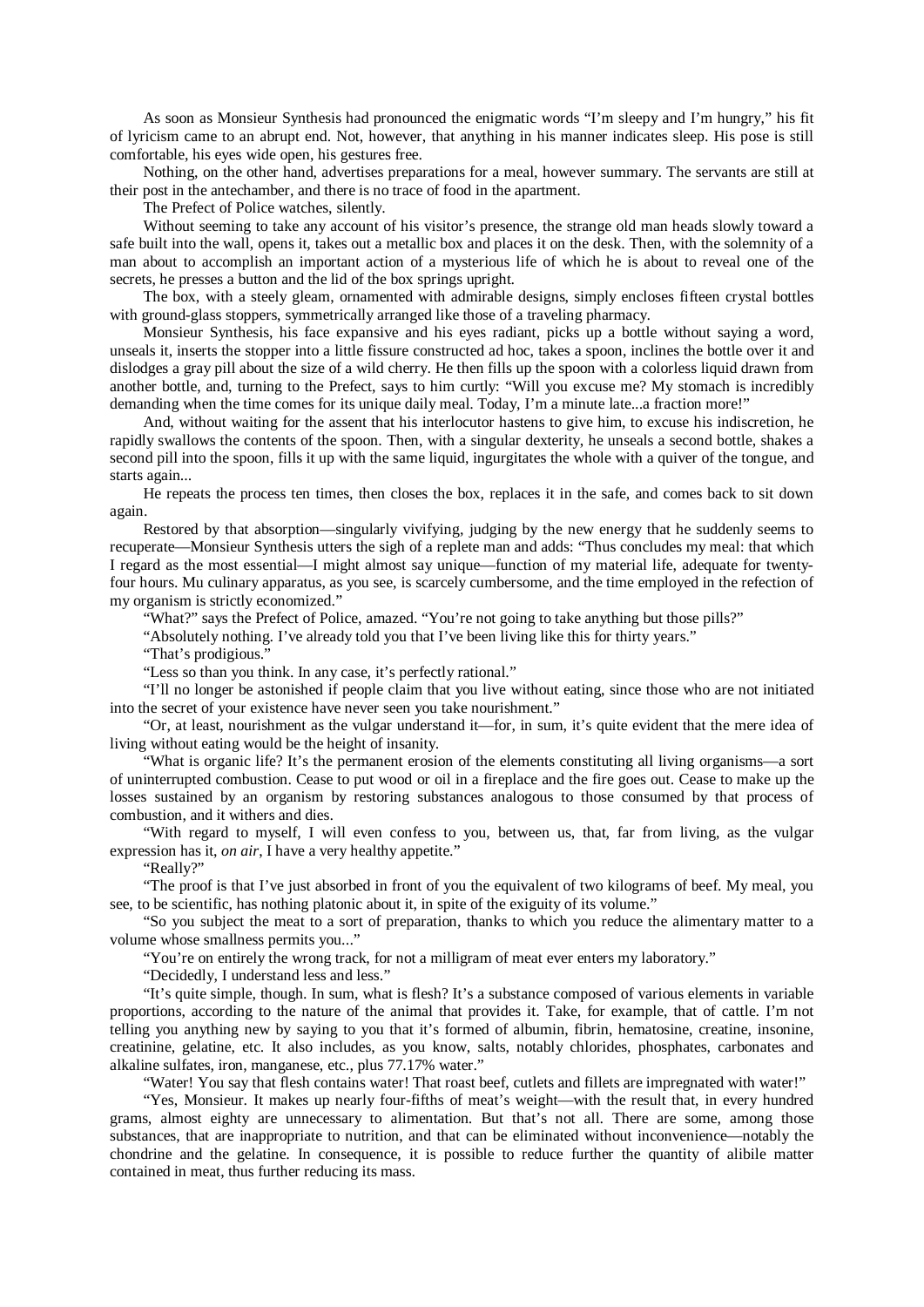"That very brief explanation is sufficient to indicate to you, in principle, the incredible diminished volume to which the exclusively active element can be reduced which is, as it were, lost in the midst of the other inert elements composing meat."

"I think I understand, finally, that you isolate these active elements in order to form those pills you have just absorbed."

"Patience! All these substances that I've just designated under the names of albumin, fibrin, creatine and so on are far from being simple bodies. They are all composed, in definite proportions, of oxygen, hydrogen, carbon and nitrogen, and the proportions in which those elements are combined are sufficient to differentiate them.

"Given that, instead of cooking meat of whose provenance I'm unaware, and extracting therefrom with great difficulty materials that might be adulterated, I fabricate my albumin, fibrin, creatine and so on myself, from scratch."

"You fabricate yourself—artificially—the elements constituting flesh...which is to say, flesh itself?"

"Of course. It is sufficient, for that, to bring together, in the required proportions, hydrogen, carbon, nitrogen and oxygen—which is to say, the simple bodies constituting each of the composite bodies whose combination forms meat.

"By that means, I obtain chemically pure alimentary materials. *Chemically pure*, you hear, Monsieur! entirely assimilable, without any waste, without the slightest residue."

"Excuse me, Monsieur, but I don't see how you can carry out this combination, in definite proportions, of simple bodies that don't exist in isolation in nature."

"It's by means of a series of reactions that only a professional chemist could understand and appreciate. I shall, however, cite you one example, the simplest of all, which might edify you sufficiently by analogy. You know that one can fabricate water artificially, and by what procedure?"

"Very vaguely, I confess, for my course in elementary chemistry was a long time ago."

"By making an electric spark passed through a mixture of two volumes of hydrogen and one of oxygen. At the precise moment when the spark passes the two gases combine intimately to form a liquid. That liquid is water. For my own personal needs, I proceed in a manner that is analogous in principle, causing simple bodies to act upon one another to form composite bodies, or other composite bodies to combine with simple bodies, or composite bodies to combine with one another."

"But in that case, you can create anything!"

"I don't create anything at all. No one, down here, can make anything from nothing, and for humans, nothing is always nothing! But I combine the simple bodies that are everywhere in nature, judiciously utilizing the forces of nature in moving from the simple to the composite, from the general to the particular, from the abstract to the concrete."

"If I'm not mistaken, that system is called, in philosophy..."

"*Synthesis*, Monsieur. It's *Synthesis*."

"Your name—which struck me from the start."

"I'm the last scion of a family of chemists whose origin is lost in the obscurity of the centuries. The first of my race, instead of wasting his time with the nonsense hatched by the brains of his contemporaries, conceived the brilliant idea of attempting the reproduction of composite bodies. He invented the system to which modern chemistry has only just lent impetus, and created the Greek work synthesis, by which he designated himself thereafter. He conserved the name, which was as good as any other, and transmitted it to his descendants. That is why my name is Synthesis.

"I have inherited not only the name and the endeavors of my ancestors, but also an irresistible propensity that drives my toward the study of sciences, especially synthetic chemistry—and I will add that if I can now realize these things, which not only stupefy common mortals, but also professional men, I owe it far to the studies of my ancestors than to my own feeble merits.

"I am, in a sense, the living synthesis, the result of all those centuries-long efforts, the incarnation of ten obscure but hard-working generations, whose discoveries I utilize.

"I am, therefore, neither a sorcerer nor a charlatan, but a man of science who can prove everything that he puts forward. Hold on...take some of my alimentary pills. Oh, have no fear! They're as absolutely inoffensive as they are efficacious, and I guarantee that, for the next twenty-four hours, you won't experience the vaguest sensation of hunger."

"No thank you!" the Prefect of Police interjected, laughing. "I confess to you, between the two of us, that I have the vice of being something of a gourmand, and if I'm apprehensive of anything, it's simply the lack of savor of your mysterious ambrosia."

"My ambrosia, as you choose to call it, has nothing mysterious about it—and if it is insipid, its absorption will leave you with an easy stomach and a singularly light head. No congestions resulting from laborious digestion, none of the gastric embarrassments so dolorous to sedentary workers, no gout, no obesity, but prompt assimilation, regular reparation, facile absorption..."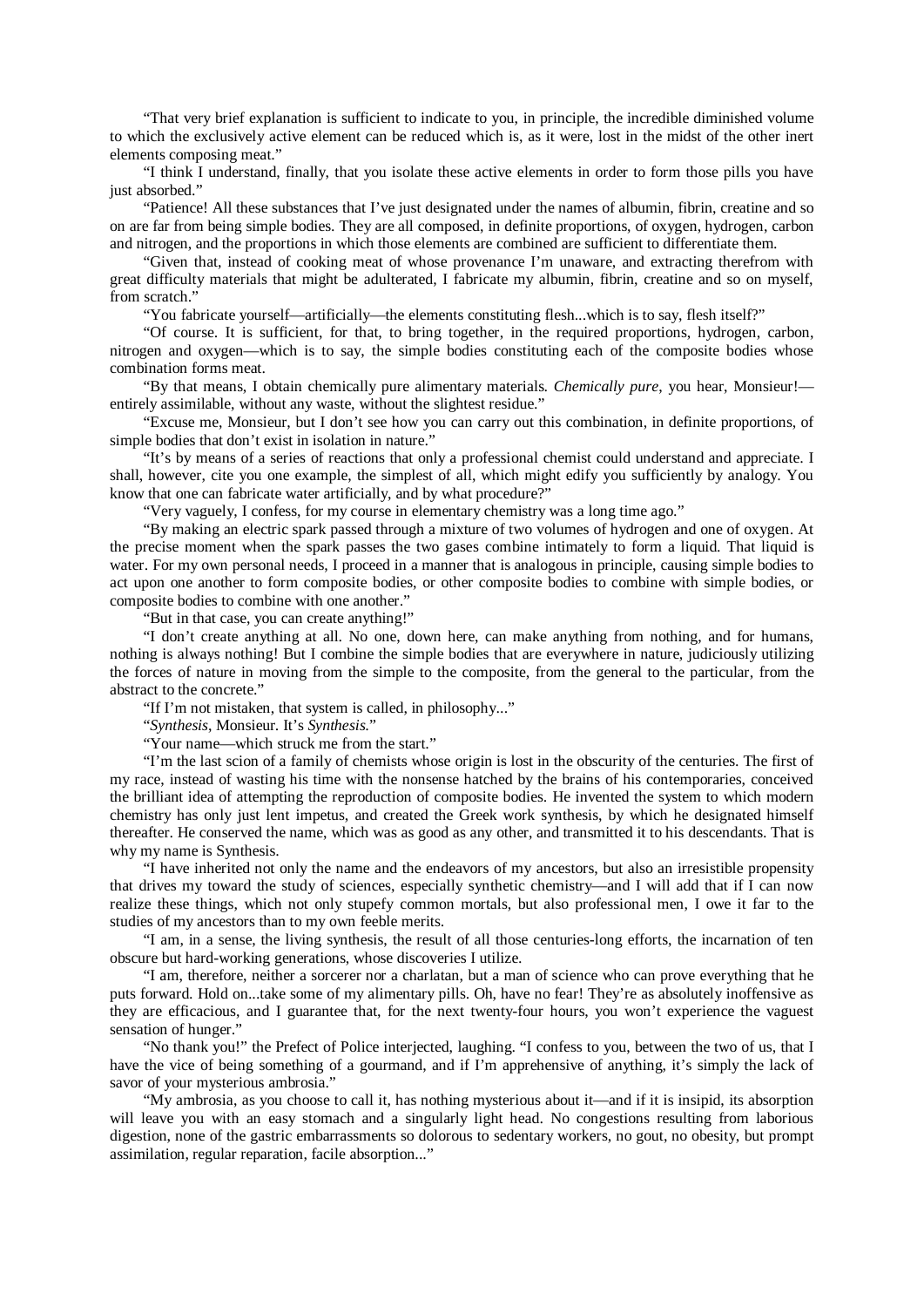"Once again, Monsieur, no thank you! I'm veritably apprehensive, I repeat, of a regime as elementary as it is uniform."

"But I vary it every day! Tomorrow, I shall absorb un-nitrogenated substances, hydrocarbons designed to furnish my organism with heat and movement—in brief, respiratory aliments to which I gladly add a few extra aliments, like cocaine or caffeine, when I'm slightly overworked."

"I beg you to accept my refusal. I repeat that I'm replete, and I confess without same that I prefer a vulgar infusion of more-or-less authentic mocha to the best caffeine. And now, Monsieur, before I take my leave of you, will you forgive the indiscretion of this overly prolonged visit.

"There's nothing to forgive...nothing at all. You wanted to be edified on my account. Are you satisfied?"

"More so than I can express; you really have been very obliging. However, if I dared..."

"Dare, damn it! I'm not so intimidating."

"You've been kind enough to explain the mystery of your alimentation. Would you care to initiate me, briefly, into that of your sleep? For after all, you said just now: 'I'm sleepy and I'm hungry.' I've seen you eat, but I didn't notice you sleeping!"

"I do sleep, though. You're familiar with hypnotism, that artificial sleep provoked in certain individuals, and on which very remarkable experiments have been recently carried out at the Salpêtrière by Professor Charcot, and at Nancy by Professor Bernheim."[5](#page-12-0)

"I know it as everyone does—which is to say, very superficially—by way of a few newspaper articles and a few extracts from scientific journals."

"That's sufficient. You know, in consequence, that the sleep provoked by various procedures, notably the contemplation of a brilliant object held a short distance from the eyes, has the result of putting the dormant subject in absolute dependence on the person inducing the sleep. By that I mean, not merely material dependence, but also, and above all, mental dependence."

"Indeed. The person who hypnotizes another can do anything to his subject—suggest to him the most extraordinary thoughts, absurd ideas or ideas of genius, make him reason imperturbably about questions he knows nothing about, even remove the memory of his individuality and make him enter the skin of another person. It's said that the subject can even be driven irresistibly to the perpetration of a crime, which he will accomplish under the influence of the suggestion from which he cannot free himself."

"That's quite true, but that's not all. You should also know that the memory of all the actions carried out, all the words pronounced, and all the ideas emitted during hypnosis can be retained by the subject when he wakes up. It is sufficient for the person who has provoked the sleep to want the memory to persist into the waking state. Finally, hypnotism, although long and difficult to obtain at first, can, after a certain number of sessions, be provoked almost instantaneously."

"All that seems to be proven by experiments carried out by scientists whose affirmation does not seem to me to be suspect."

"Well, you see before you a man under the influence of hypnotic sleep."

"You!"

"Of course."

"But no one has put you to sleep."

"I provoked the hypnosis myself, as I do every day, by looking into a little metallic mirror for a few seconds."

"Yourself...on yourself?"

"Exactly."

"I don't see how that's possible."

"On the contrary—and the practice, known in the Orient since times immemorial, is employed by Hindu fakirs who hypnotize themselves at will. Some look for a time at the tips of the nose, and thus arrive at the hypnotic state, not without squinting outrageously; others look at the navel and obtain the same result after a contemplation of variable duration. It was the sight of those *omphalopsychics* or *umbilicans* that gave me the idea of hypnotizing myself—except that I make use of a mirror...it's much more practical."

"But with what objective do you subject yourself thus to the effects of the phenomenon?"

"How many hours a day do you spend sleeping?"

"About seven or eight."

"A third of your time is spent in bed, isn't it? With the result that, in a life of sixty years, you've wasted twenty sleeping."

<span id="page-12-0"></span> <sup>5</sup> Author's note: "Consult on this subject the very remarkable work of Dr. Bernheim, professor of the École de medicine de Nancy, *De la suggestion*, Octave Doin, publisher, 8 Place de l'Odéon." The reference is presumably to Hippolyte Bernheim's *De la suggestion dans l'état hypnotique et dans l'état de veille* (1884), although Bernheim did publish a second book, also with Doin, in 1888 entitled *De la suggestion et de ses applications à la thérapeutique*, and subsequently used the abbreviated version on a book published in 1911.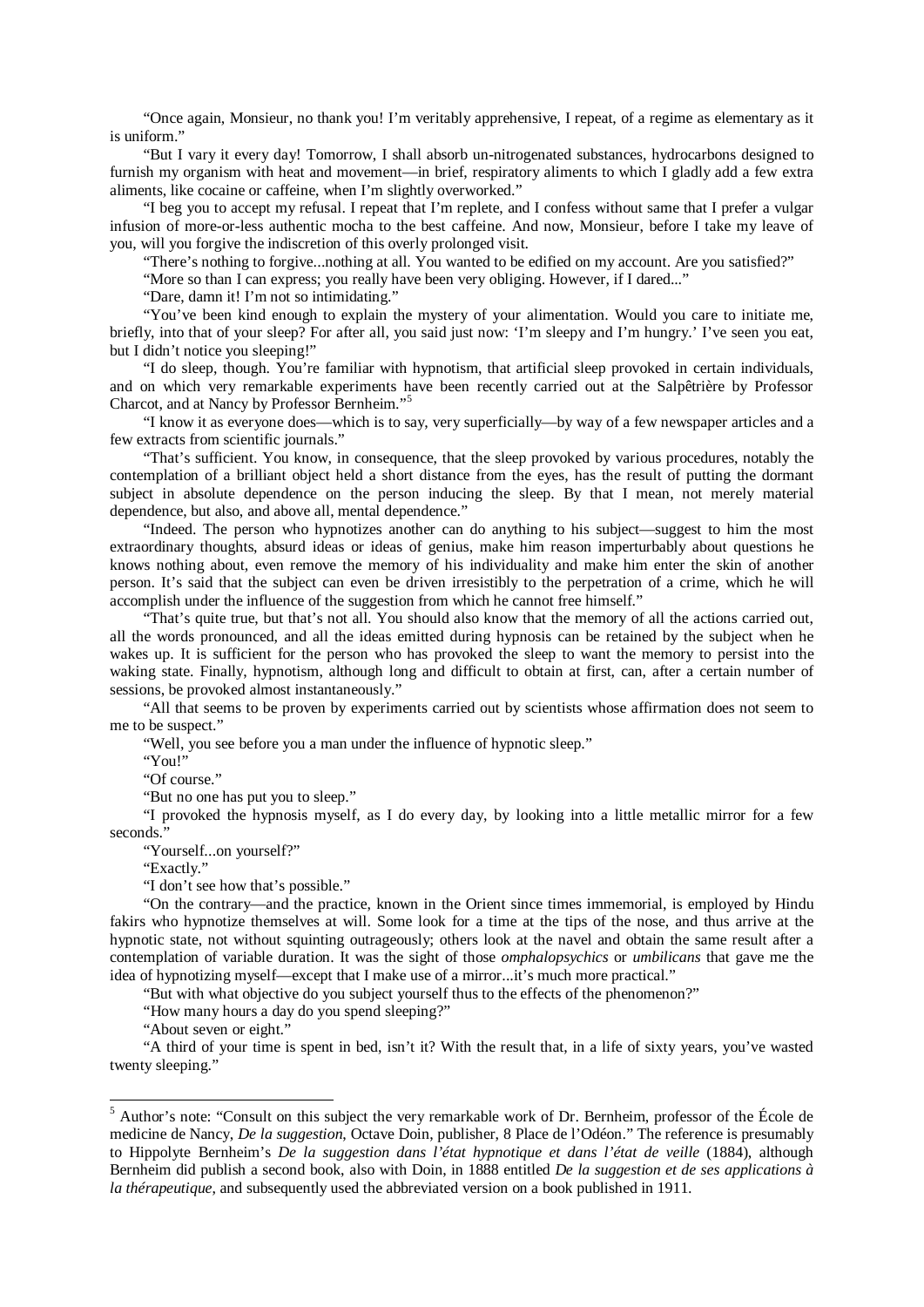"That must be the case. Isn't sleep as indispensable to the body as alimentation, on pain of death?"

"In the same way that, as I've just demonstrated to you, there is nourishment and nourishment, I'll prove to you that there is sleep and sleep. My time being too precious for me to squander it sleeping, I was obliged to search for a method of permitting my organism to rest without ceasing to exist intellectually—to think, to act, to work—in order to do so.

"That method, hypnotism has furnished me for forty-five years, and has permitted me to save the fifteen years that would have been irrevocably lost to me. For, although I've already succeeded in solving many scientific problems that were reputedly insoluble, I haven't succeeded in prolonging the duration of human existence—in delaying that fatal failure known as death—by a single minute. I want, therefore, to profit from every instant of my life.

"To achieve that result, I hypnotize myself with the formal determination of continuing, during my artificial sleep to live intellectually as in the waking state. In that way, nothing is interrupted—neither my communications, nor my work, nor my studies, nor my scientific experiments."

"And you haven't suffered any frightful cerebral disturbance?"

"Not of any sort, since, while suggesting to my mind the idea of the continuation of my intellectual life, I suggest to my body the idea of material rest."

"And that is sufficient?"

"Absolutely. And you know that the results of suggestion are undeniable. Thus, my body rests because I want it to rest."

"That's extraordinary!"

"Not in the least. Let's see, suppose that I hypnotize you, and that, during your artificial sleep, I force you to do some tiring work, lasting for seven or eight hours—the habitual duration of your natural sleep. Suppose further that, on waking you up, I suggest to you the idea that you have simply slept. Would you feel the slightest fatigue from the efforts occasioned by the work carried out during hypnosis? Certainly not. It would seem to you that you had been asleep, and you would be as fresh and fit as if you have just got out of bed.

"That, Monsieur, is to explain the secret of the sleep of a man who has been sleeping wide awake for the last forty-five years. You can see that my case has nothing mysterious about it, and that—this is said without the slightest suggestion of reproach—that the authorities have made a mistake in becoming preoccupied with a worthy old scientist whose eccentricity consists of having neither a bed nor kitchen utensils."

"You'll permit me, however, Monsieur, to make the observation that everything in life is connected, and that certain relationships, apparently compromising, to say the least, might serve to distort the judgment that is called upon to make of the most irreproachable individuals. So, your new assistant in chemistry..."

"Alexis Pharmaque? I wonder what you can possible have against that worthy fellow, the most inoffensive of men, and also a peerless scientist."

"It's nonetheless true that he was recently in intimate relation with Russian conspirators, whom he educated in certain branches of chemistry, notably the part concerning explosive substances."

"Well, what do you want me to do about it? Are you afraid that I'm going to torpedo the Pont-Neuf or dynamite the towers of Notre-Dame? Know, Monsieur, that I am not given to demolition. My life has been spent in construction, in edification—otherwise, I would not be Monsieur Synthesis!

"To get back to my assistant. I shall restrict myself to telling you that I obtain my assistants where I can, on the condition that they're honest and exceptional scientists. We foreigners are infinitely less prejudiced than you Frenchmen. Thus, to cite but one example, the Prince of Wales has not been thought to be committing an enormity in giving his children, as a tutor, one of your compatriots, a refugee from the Commune, who was already a professor of French at the University of Oxford."

All right!" said the Prefect of Police, getting up to take his leave. "Let's pass over relationships, for you're a man to cover your honorability, a personality perhaps equivocal from certain viewpoints. But..."

"But what?"

"Look, I'll be frank, for I shouldn't leave you with an afterthought."

"What are you trying to say?"

"Simply to ask you what use you intend to make of the five hundred diving suits delivered by the Rouquayrolle company and stowed away at this moment in the hold of one of your ships."

"Oh! Why didn't you say so sooner? I've never had the slightest intention of hiding the usage for which those suits are destined. I'm on the point of attempting an experiment from which I've previously recoiled for very particular reasons. Today, the time has come, and I'm preparing the realization of what is, for me, the Great Work.

"That experiment, about which I've been thinking for more than half a century, involves, in principle, the formation of a land that doesn't exist. It is therefore necessary for me first to carry out the synthesis of a virgin ground, which I want to improvise wholesale and cause to emerge from the depths of the sea. That is why I need a numerous crew of divers.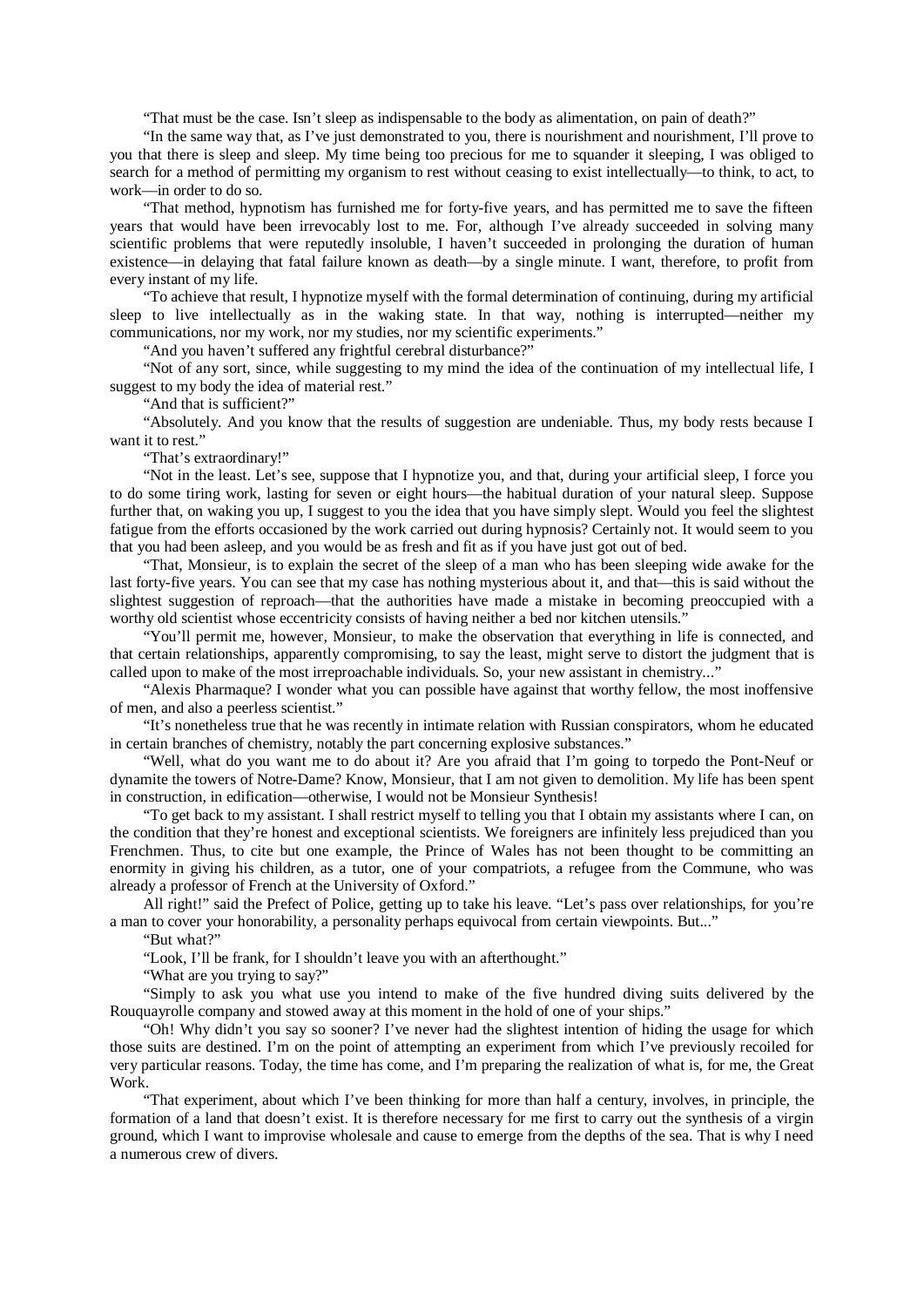"As for the usage to which I have destined the land that is still in the state of errant molecules today, disseminated in the immensity of the seas, that's my secret.

"Adieu, Monsieur...I hope that, within a year, you will hear mention of me."

*Yes, to be sure, I shall have news of you*, the Prefect of Police said to himself, as the Hindu Bhil on duty in the antechamber escorted him back to the corridor, and in far less than a year. *My word, I'm as mystified as a child who's just been listening to old wives' tales. That that devil of a man certainly has a way of telling you his stories, of turning you around, of gripping you, so that one doesn't know when the fable begins and reality ends. I'll have a clear conscience with regard to all that by attaching some discreet and loyal companion to him, who will keep me informed, and tell me whether Monsieur Synthesis, multimillionaire and perhaps raving lunatic, really maintains his existence with ideal nutritive substances, and whether he's really going to attempt, with his infernal methods, the creation of a new land.*

*We shall see!*

*IV*

"But that leads you to spontaneous generation!"

"Which is fine by me, of course. Besides which, monogenesis or heterogenesis are just theories...less than theories—words! And words that prove nothing, at least to me."

"You're difficult."

"Let's see—have you even got a half-way passable definition of what you mean by spontaneous generation?"

"Of course. I give that name to any production of a living being that, not being derived from individuals of the same species, has for its point of departure bodies of another species and depends on other circumstances. It is, therefore, the manifestation of a new being, devoid of parents, and, in consequence, a primordial generation: a creation."

"Exactly."

"Exactly what?"

"I'm saying that the thing, thus formulated, has long been evident to me. It's scarcely worth the trouble of giving it that name, which I regard as rococo."

"Rococo!"

"Of course! And which has caused discord, for I don't know how many years, between eminent scientists who ought to be able to understand one another."

"And yet, Monsieur Pasteur..."

"Proved, twenty years ago, in the course of memorable experiments, that in all the cases where it was thought that one could observe what you call 'spontaneous generation,' one was dealing with organisms developed at the expense of seeds come from outside."

"Well?"

"That result is doubtless very significant, but it leaves the doctrine itself absolutely intact. That is so true that one of Monsieur Pasteur's most distinguished collaborators, Monsieur Chamberland,<sup>[6](#page-14-0)</sup> declares himself incapable of demonstrating experimentally that so-called spontaneous generation is impossible. But once again, what does that matter? Pile argument upon argument, exhibit texts, produce experiments, make the authors speak, and, since you've stated an argument that I didn't seek, give me a *scientific* explanation of the appearance of life on Earth."

"That's a redoubtable problem...and I didn't put it like that initially."

"Bah! Go on, confess your embarrassment without more ado and get back to dissecting your little animals." "But, Monsieur...!"

"You're going to tell me that your little animals are worth as much as my crystals, aren't you? In that we're in agreement, since the former proceed inevitably from the latter."

"What! You dare to claim that what lives owes its origin to inert matter?"

"Yes, young heretic."

"Heretic! Me!"

"Undoubtedly, since you seem to be giving the lie to the sacred texts affirming that everything that lives has that same inert matter for its origin. Do you at least know the texts?"

"I confess my complete ignorance."

"Then I'll cite them for you. 'And God said, Let the earth bring forth grass, the herb yielding seed, and the fruit tree yielding fruit after its kind, whose seed is in itself, upon the earth; and it was so,' *Genesis* 1:11.

"'And God said, Let the water bring forth abundantly the moving creature that hath life.' *Genesis* 1:20.

<span id="page-14-0"></span> <sup>6</sup> Charles Chamberland (1851-1908).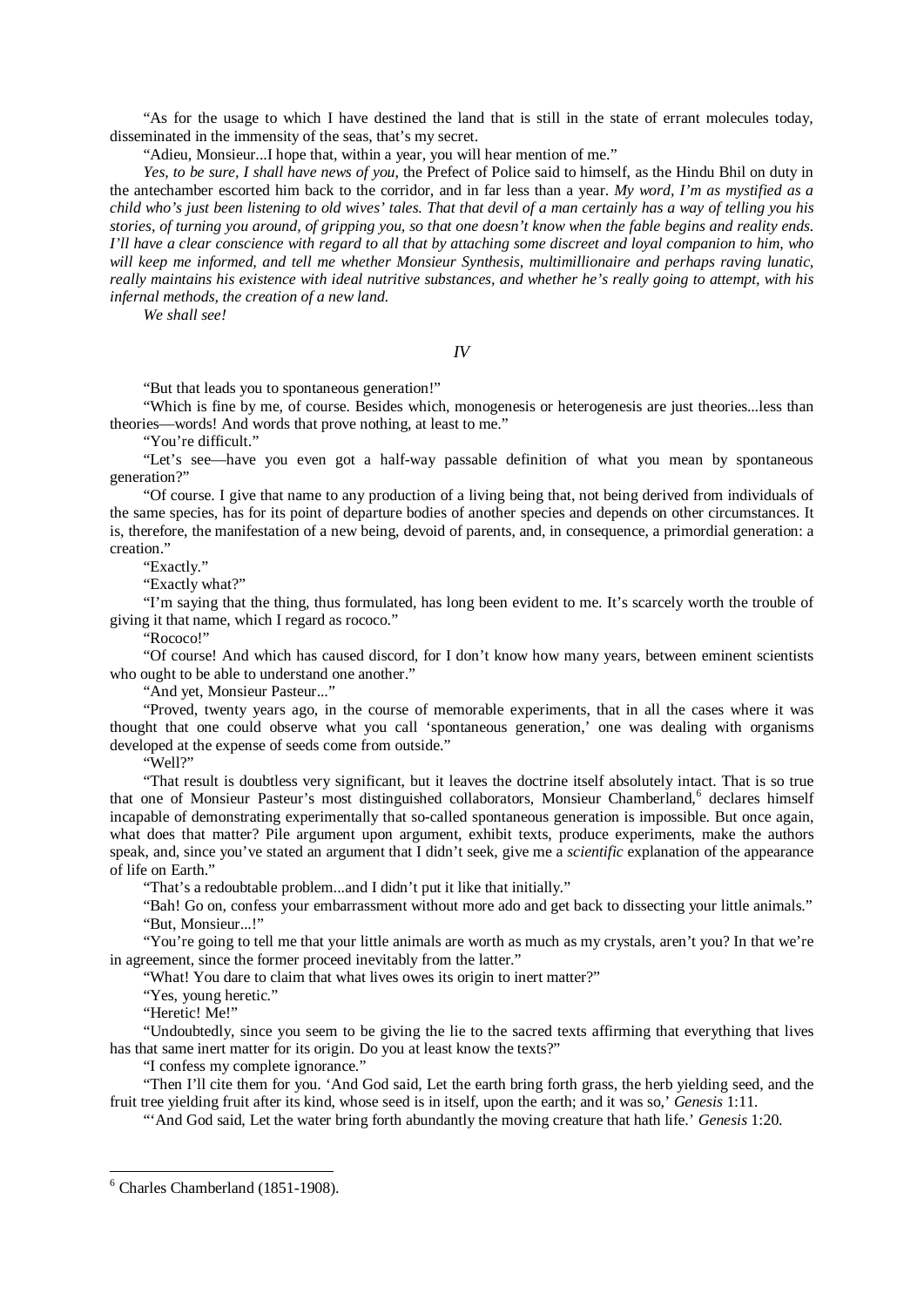"'And God said, Let the earth bring forth the living creature after his kind, cattle, and creeping thing, and beast of the earth after his kind: and it was so.' *Genesis* 1: 24.

"The earth and the water—that signifies, in clear language, the inert matter to which you refuse any generative faculty, and which, however, on the orders of Jehovah, gave birth to animals and vegetables."

"But you asked me yourself for a scientific explanation. I thought I understood by that an explanation that dispenses me from recourse to miracles."

"Eh! You're very difficult, Monsieur, in your turn. It pleases me, however, whom you regard as a veritable scientific revolutionary, as an unbeliever who does not adore the Manitous of Royal, National or Imperial Academies, to put science in accord with *Genesis*. Will you hold that against me?"

"I'm listening.

"I have only to conclude. The Earth, in the beginning, being purely mineral, and overheated to a temperature that no organic compounds could resist, was, by that same token, exempt from all 'germs,' as perfectly sterilized, as one says nowadays, as the bell-jars with which Monsieur Pasteur delivered a rude blow to the doctrine in question. And yet, in spite of that sterilization, that absence of organic germs, life has appeared on the Earth."

"And you're going to claim that the living cell emerged just like that, of its own accord, from a crystal, or several crystals?"

"Absolutely! Not abruptly, as you're insinuating, but by virtue of successive gradations. Thus, in the same way that the animal kingdom is attached to the vegetable kingdom by an uninterrupted chain, to the point that, at a certain moment, one no longer knows where the animal ends or the plant begins, that chain extends all the way to the humble mineral molecule, passing through intermediate states participating simultaneously in the mineral and the plant."

"That latter hypothesis at least remains to be proven."

"Come on, don't try to deny the evidence, or I'll accuse you of bad faith and call a halt to the argument."

"But there aren't only crystals in nature. What about amorphous substances?"

"Amorphism, Monsieur, is another form..."

"Stop there, Monsieur! I like a joke when it isn't anodyne, and can still tolerate it when it reaches certain limits, but when it affects the form that you're lending to it..."

"It's no longer amorphous..."

"If find it out of place, especially in the mouth of a chemist, ignorant by status, and perhaps systematically, of biology."

"In your turn, stop there, Monsieur physiologist! No personal abuse, if you please, or I'll send you back briskly to the oysters, leeches, crayfish and frogs that are your habitual companions."

"And I'll leave you to your vitriol, your oils, your acids, your kitchen utensils, your glassware and your pots and pans."

"Go away, then, you conceited little ass, show off your handiwork to the worldly audience to whom you teach a shoddy science."

"And you, failed apothecary, stay with your ovens, to gargle your infamous drugs."

"Knacker in a black coat!"

"Incendiary!"

"Poseur of the amphitheater! Acrobat of the Faculty!"

"Professor of poisons! Armchair dynamiter!"

Having argued courteously to begin with, things have gradually become heated. Now they are at loggerheads, grabbing one another by the throat in Monsieur Synthesis' laboratory.

The building in the Rue Galvani is full of noise and outbursts of voices, as if half a dozen fishwives were exchanging the salty and tumultuous replies consecrated by tradition.

There are, however, only the two interlocutors present, and a calm spectator, arriving unexpectedly at the moment when the epithets multiplied like as many missiles hurled from two enemy sides, would have difficulty believing that he was looking at two scientific celebrities.

Nothing is truer, however, in spite of the crudity of the expressions springing from those learned mouths, with a picturesque superabundance that only increases, and becomes further embellished.

Gradually, it is reaching the hair-pulling stage.

One of the antagonists seems determined to finish the "conversation" with a boxing match. He is a tall fellow of indeterminate age—perhaps thirty-five and perhaps fifty—as long as a day without bread and as stiff as the neck of a double-bass, on a body that only possesses one dimension—height—ornamented with immeasurable legs and arms like scythe-handles, topped by a strange head to which fury communicates an expression that is simultaneously grotesque and sinister.

On that head writhes a shock of hair as bushy as a clown's, which seems to give off sparks, like the fur of an angora cat during a storm. His only eye, round, dilated and phosphorescent, blazes beneath the brushwood of a frowning eyebrow, animating only one side of that livid, elaborately-carved face, the color of box-wood, from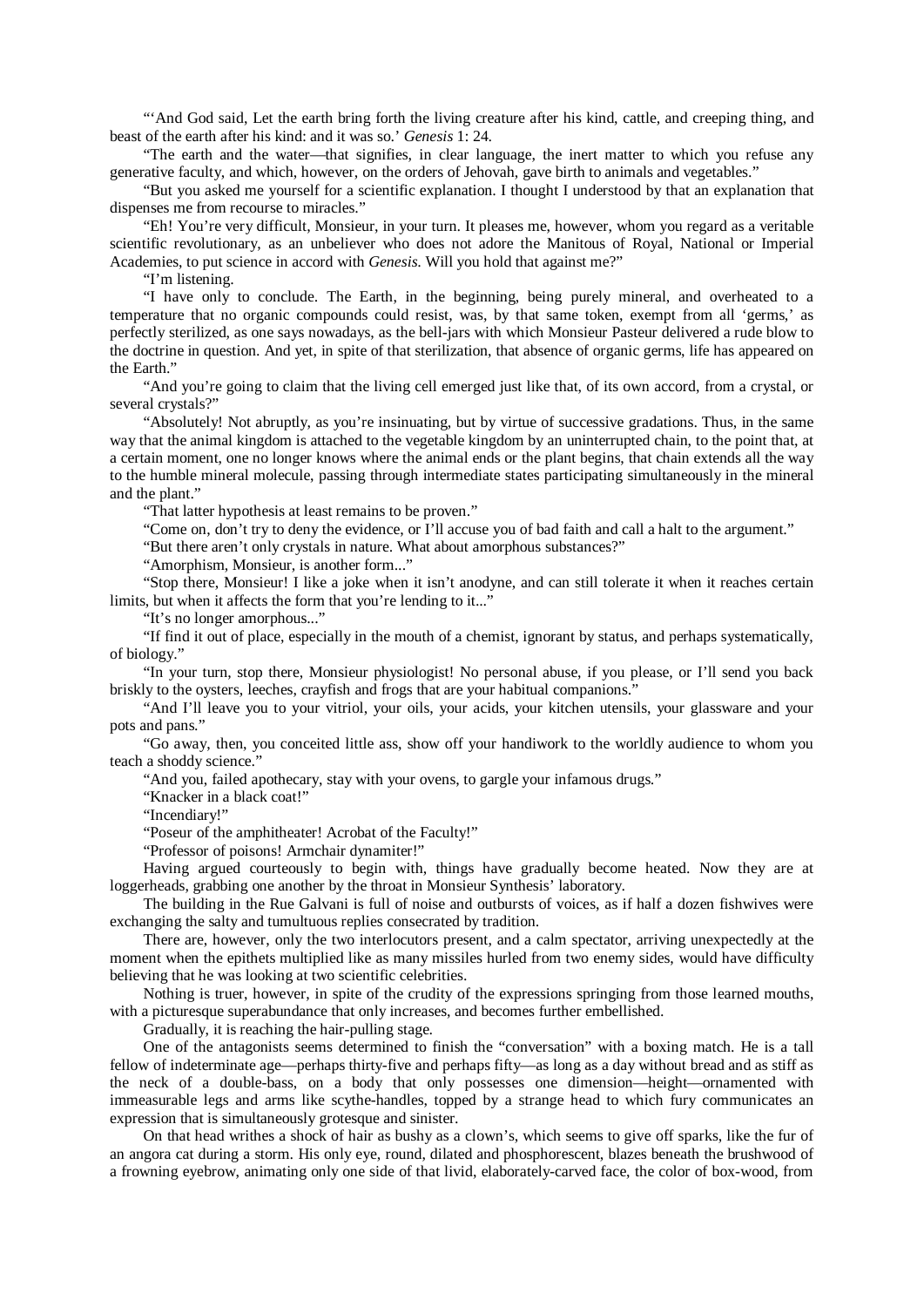which emerges, as flat as the needle of a sundial, as hooked as a raptor's beak and as shiny as horn, a nose of exorbitant dimensions—a veritable challenge hurled at the esthetics of all eras and all countries.

The other eye—the left—disappears beneath a swollen violet scar that extends as far as the forehead, replaces the eyebrow with a slash, eats into a portion of the jaw and corrodes a morsel from the cartilage of the ear.

Envelop all that, underneath and laterally, with a beard as tangled as oakum, bizarrely tinted by the acids, gases, fumes, reagents and explosions that have illuminated it with bright yellow, pale blue, russet and ink-black, and you would have a fairly exact description of Monsieur Alexis Pharmaque, former professor of "explosive materials," presently assistant in chemistry in Monsieur Synthesis' laboratory.

He is gesticulating furiously, making his vast shoes clatter on the parquet, cleaving the air like a fencingmaster, extending the skeletal fingers of one of his hands, similarly baked, stiffened, shriveled and stained by reagents, as if to grab hold of his adversary's collar.

The latter, however, stands up to him intrepidly, without seeming to be influenced unduly by the trunk-like organ, the basilisk stare and the menacing gesture of the fanatic worthy of figuring with every distinction in the milieu of a *danse macabre*.

The second individual, who presents a striking contrast with the first, is a young man of about thirty, whose rather insipid blond physiognomy might appear insignificant to a superficial observer.

A symmetrical face framed by a pretty, naturally curly beard, a mouth with very red lips, a slightly fleshy but well-shaped nose, and a sanguinary complexion—such are the general characteristics of the head that, without being reminiscent of that of Antinous, is no less correct in its conventional banality. The very high forehead, already balding at the edges and slightly shiny, gives an impression of learning that does not correspond with the whole, and serves as a corrective to the bright baby-faced banality.

The man is of medium height, quilted with a little fat that makes his torso stick to a black frock-coat from a good tailor. His plump hands, well-manicured, emerge from vast dazzlingly white sleeves, and his feet, delicately shot in kidskin, escape, not without elegance, from bright gray trousers that only an artist could have produced.

In sum, that exterior of a diplomat crossed with a bank-teller or a civil servant, would be much appreciated by a minister or a moneylender, and even quite reassuring for a future mother-in-law. A more profound examination, however, would perceive beneath the pale tortoiseshell spectacles, set high on the nose, greentinted eyes flecked with yellow: eyes with a hard, sharp and fleeting gaze that destroys the bourgeois harmony of the anodyne face.

Before that wild and arrogant gaze, nascent sympathy, or cordiality at least, gives way to suspicion, and the least wary interlocutor soon senses an insurmountable distance from the young man with the unctuous gestures, the honeyed words and the blissful smile, liable to aggravate rather than correct the reflection of the "mirror of the soul."

Such is Arthur Roger-Adams, attached for a short time to Monsieur Synthesis' laboratory in the capacity of zoologist.

Although his attributes are quite distinct from those of the chemistry assistant, Alexis Pharmaque, his envious and domineering nature has not been able to accommodate the proximity of the latter for very long. He began, in order to sound him out, to direct gibes at his unorthodox appearance of a Medieval alchemist, but in vain. Clad in a triple armor-plating of indifference, perhaps scorn, the chemist pretended not to understand the more or less equivocal spice of "young Monsieur Arthur's" jokes, that being the manner in which he is wont to denominate him.

Young Monsieur Arthur, who is far from being stupid, did not take long to perceive that the "alchemist" is a man of incomparable knowledge, a living encyclopedia, acquainted with all questions—a caricaturish Pico della Mirandola able to reason *de omni re scibili...et de quibusdam aliis[7](#page-16-0)* ...which, naturally, exasperated him and transformed, in a matter of days, the initial animadversity into an irreconcilable hatred.

As has just been seen, a simple scientific argument led to the explosion of that hatred, which was translated by a very animated, very picturesque dialogue, and which is about to be succeeded by physical combat.

Just as Alexis Pharmaque, beside himself on hearing himself described as an "armchair dynamiter," is about to knot his skeletal hands around his interlocutor's neck, the main door of the laboratory opens soundlessly, and Monsieur Synthesis appears.

"Well!" he says, simply, in his grave voice, with a low register but singularly powerful.

At that *quos egos*, which old Neptune would not have disavowed, the two antagonists, like the unleashed winds of old, stifle their fury, cut off their dialogue, and stand still, as if petrified.

There is a long silence; then Monsieur Synthesis resumes speaking, with the same solemn slowness.

<span id="page-16-0"></span> <sup>7</sup> *De omni re scibili* [Of all the things one can know] was the motto of the famed "Renaissance Man" Pico della Mirandola, to which some wit—reputedly Voltaire—added the sarcastic codicil *et de quibusdam aliis* [and even a few others].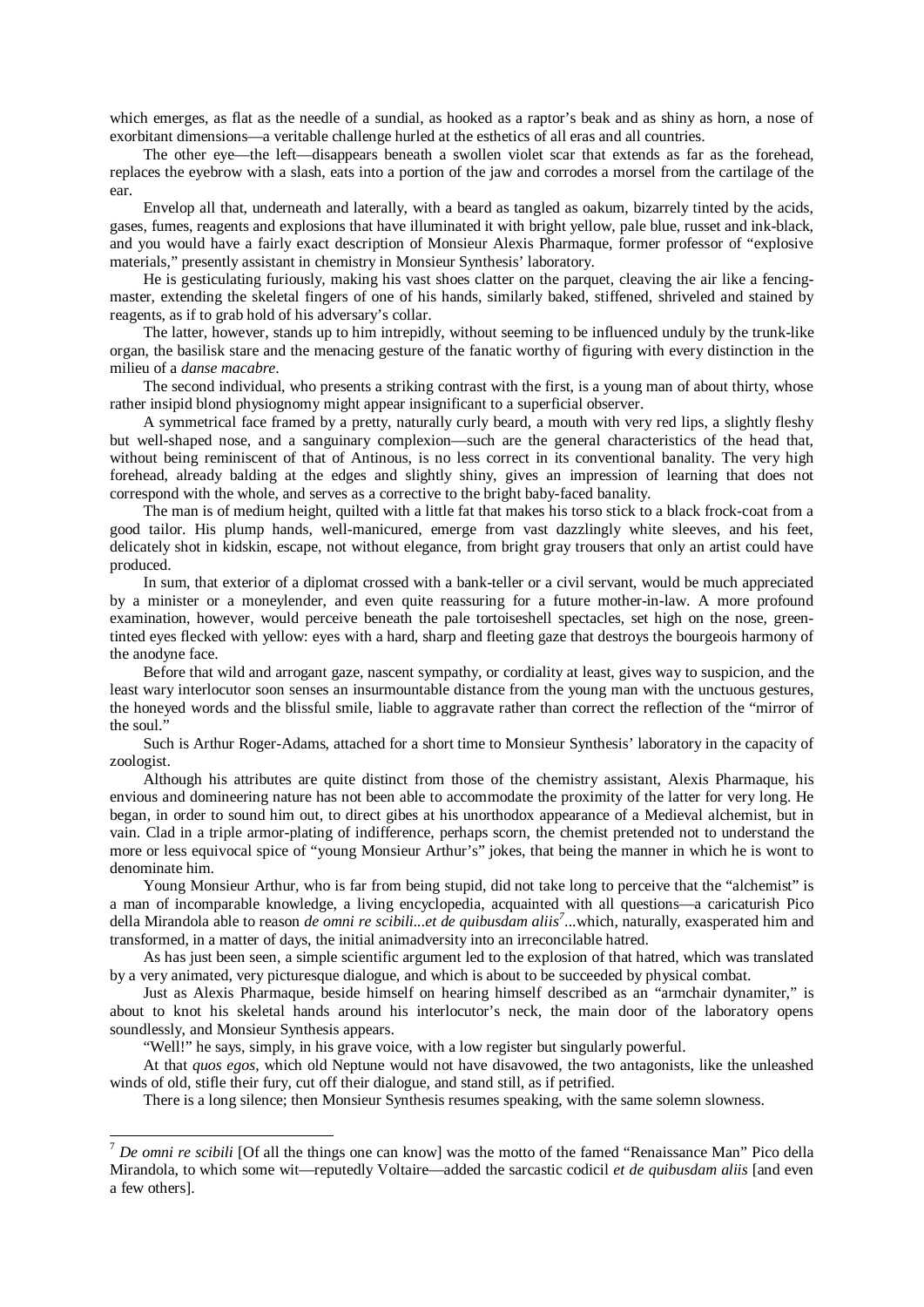"What's going on, Messieurs? What do these raised voices signify?"

"It's because," replies the chemist, choking with indignation, "this drawing-room scholar claims to deny the connective chain that extends from amorphous matter to organic substance."

"It's also because I forbade you to make personal remarks, Monsieur Out-of-Date Scientist..." the zoologist puts in.

"You have no right to issue prohibitions before me, who is in sole command here, do you hear?" ripostes Monsieur Synthesis, without raising his voice.

"But, Monsieur...!"

"Here, I'm addressed as *Master*! Have you forgotten that already?"

"But..."

"Silence! You have a tendency to talk too much...it will be necessary for me to correct that. On the other hand, it seems to me that you're deluded regarding the importance of your person and the functions that you fulfill here. I'll take advantage of the opportunity to show you what I think of you, to put you in your place and indicate your attributions. Let this be said once and for all, somewhat in your own interests, but above all for the sake of the smooth functioning of my enterprise."

As the chemist makes as if to withdraw, discreetly, Monsieur Synthesis stops him. "Alexis, my boy," he says, with a hint of cordiality, "You're not out of place—quite the contrary. You, young man, listen to your home-truths, and profit from them. You're the son of a veritable scientist, whose friend I was, and who raised himself up to the highest rank among the eminent by merit alone. Being your father's son, very intelligently and very skillfully, constitutes the greatest of your talents.

"Unknown, nameless, reduced to your own resources, you'd be a petty substitute teacher in a provincial faculty, and you'd wear out your shoes running after a chair. Whereas, as the possessor of an illustrious name, you were in evidence from the start, capable of having yourself taken seriously without using and abusing, as you have done, the most violent protests. I do not disapprove of your having climbed casually on to the paternal pedestal, and have been allowed to stay there, but that you expect to blind us with the dust you throw in the eyes of the public, and pontificate in front of us, who have seen through you, I shall not permit. You see, young man, it is not sufficient to be your father's son to be someone! And you're scarcely anything at all, with all your negative qualities.

"A coterie man, ambitious, jealous of any nascent reputation, an enemy of talents that are consolidating, trenchant, domineering, closing the door on anyone who is not part of your official world, ever ready to smear the promoter of a new and bold idea, however brilliant, you have a revolting platitude with regard to the great and powerful..."

During this virulent speech, young Monsieur Arthur, increasingly ill-at-ease, visibly annoyed, clenches his teeth and strangles his rage, but does not say a word. Monsieur Synthesis really must possess a strange power, in order to lash the young man so brutally—who is, in sum, not just anyone, and occupies, rightly or wrongly, an important place in the professorial ranks of one of our great faculties.

"But none of that matters," Monsieur Synthesis goes on, "Because, in spite of your faults or your vices, you are nonetheless a man of science. Oh, don't swell up with pride! For if you're what is commonly called a scientist, it's in the most banal and narrow sense of the word. As learned as a library, knowing all that's said or written, a hard worker, one might believe that you're always preparing to take an examination, absorbing and digesting everything—which, made Claude Bernard say about you: 'that boy has the same effect on me as a rumor.' You linger over counting the hairs on a human head, measuring the jumps of a flea, cutting a thread of spidersilk into four; you know how to extract a marvelous advantage from such futile labors.

"As you're a member of all the scientific societies, even the least known and most baroque; as you multiply notes, reports, communications and papers, you always hold the public breathless with your little schemes...

"As your lucubrations are signed with a glorious name, that is calculated as hard cash, and your reputation grows from day to day, without you having innovated anything or found anything useful to science or humankind.

"If, however, you are incapable of rising in audacious flight above the ground-level of run-of-the-mill scientists, if you have no conception of genius, if you do not possess that spark, that *mens divinior*, that makes a Galileo, a Newton, a Lamarck, a Bichat or a Pasteur, you are nonetheless a skillful operator, capable of doing excellent handiwork..."

"Ha...handiwork!" the desolate young man finally stammers.

"Undoubtedly—handiwork! And, I shall add, handiwork that will be better paid than the most illustrious and meritorious scientist ever was. That is because, in default of genius, you possess, to a surprising degree, three qualities essential to my projects.

"Firstly, you know as well as anyone how to use a microscope—rare enough nowadays, in spite of the ever-increasing necessity of the study of the infinitely small.

"Secondly, as, since childhood, you have relentlessly practiced dissections and vivisections, you have acquired an extraordinary skill and dexterity.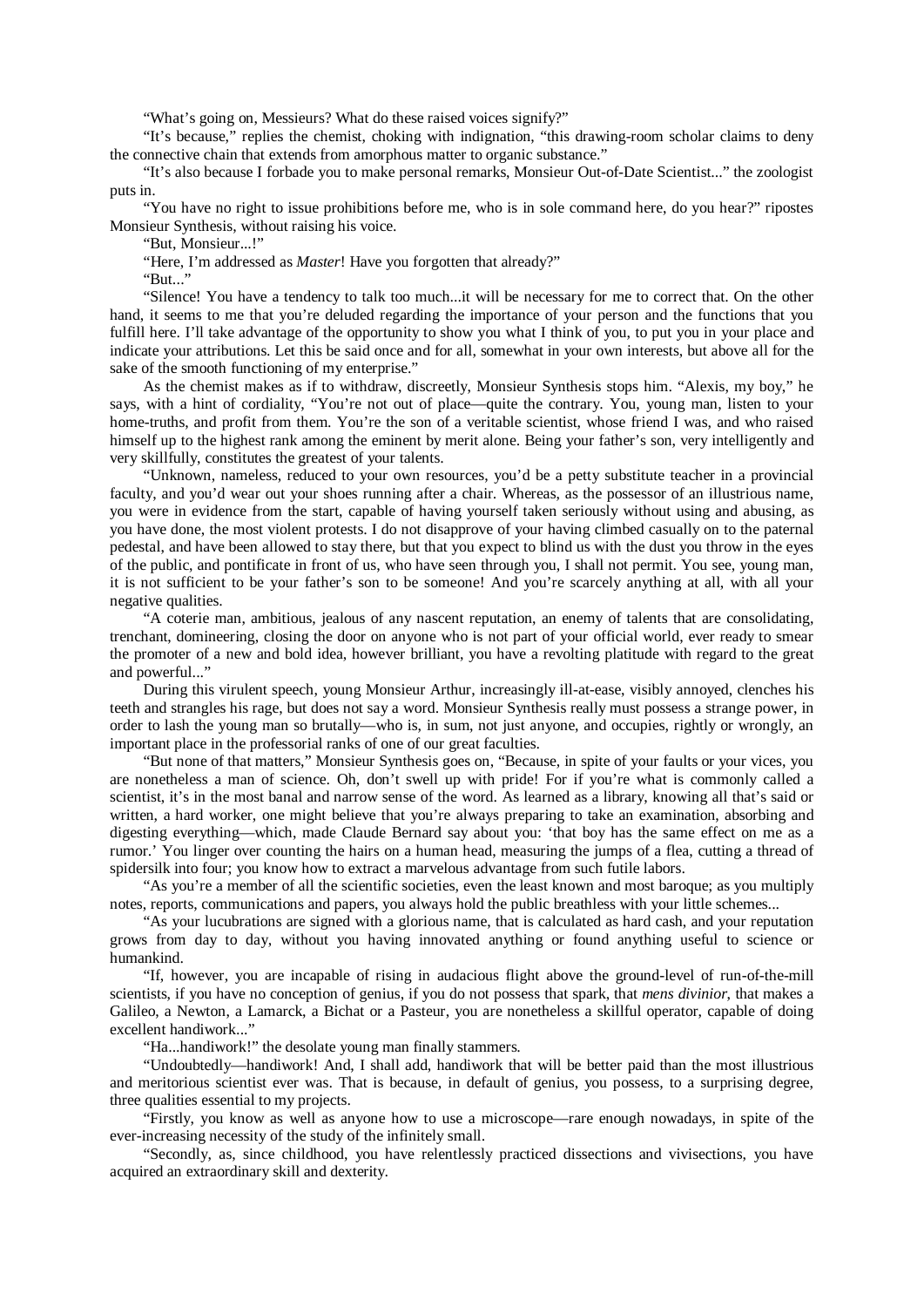"Finally, you are an admirable photographer of microscopic preparations.

"Those are, for me, your three predominant qualities—or, rather, your only qualities.

"I know that, for a faculty professor, being restricted to a little micrography, photography and zoology might seem a trifle elementary, but I don't need anything else, and won't ask any more of you. In any case, you've accepted my conditions—all my conditions—because you have a prodigious liking for money, and you will be paid, you alone, more than all your colleagues in France, Germany, England and Russia.

"You are, therefore, adequately financed, and for two years, at my absolute discretion, a micrographer, photographer and zoologist—which is to say that, wherever I take you, whatever my orders, desires or whims might be, you must subscribe to them without any observation, without any hesitation, under pain of being sacked. That, young man, is what I mean by handiwork. And I will add, by way of conclusion, that you are, after that declaration of principle, entirely free to withdraw."

"I've signed the contract, and you have my word... I'll stay. But know that although, as you say, I like money, although the enormity of the sum you offered tempted me, although I have alienated my liberty to the point of becoming your docile instrument, your thing, I do have a goal higher than personal interest.

"However hard you have been on me just now, I will tell you that the idea of collaborating with you, even very humbly, in your work, has also entered into the equation....."

At this protest, proffered in an emotional tone that is not without dignity, Monsieur Synthesis allows a profound gaze to fall upon his interlocutor that seems to filter beneath his lowered eyelids like a ray of sunlight slicing through a cloud.

For his part, Alexis Pharmaque darts his round eye at the patient and murmurs, to himself: "He's lying! If he's coming, it's primarily out of avarice, and after that to steal some of the boss's secrets. But we'll see."

Then Monsieur Synthesis, without replying to that possibly-sincere declaration, resumes speaking, coldly. "Since you've accepted my conditions once again, I also demand that concord reigns in my laboratory, that not the slightest conflict of competence should ever arise between you and your colleague. You ought to be—or, rather, you will be, henceforth—like the two arms of a single body, of which I am the head...without your having any personal initiative!

"You understand, don't you? Whatever the circumstances might be—the most dramatic, the strangest or the most perilous—you will never pay any attention to anything but my orders, and will follow them blindly.

"Now, I don't command you to like one another, or even to have the slightest sympathy for one another that's irrelevant to my work. You are two instruments with different natures and attributes, acting unconsciously with an identical goal, under the sole impulsion of my will.

"One more word: although you belong to me henceforth, body and soul, and will be at my disposal day and night, I ought to inform you that we will be leaving in a week."

As the two men, surprised but not daring to ask questions, content themselves with looking at the old man curiously, he adds, as if to recognize that discreet submission: "Prepare yourselves for an absence of about fifteen months, including the voyage, but only take the effect with you that are strictly reserved for your personal use. The rest is does not concern anyone but me. Those effects should be appropriate to the demands of the climate of the torrid zone: heat and rain. A broadly sufficient credit will be open to you as of tomorrow. Is that understood?"

The chemist and the zoologist nod their heads simultaneously, without daring to proffer any other response than that mute assent.

"That's all that I have to say to you for the moment," the old man concludes, "but I shall give a commencement of satisfaction to your curiosity, which is, after all, quite legitimate. First, we are going to Macao to find five or six hundred Chinese coolies; then we shall sail to the Coral Sea. That's where I intend to install a gigantic laboratory, whose purpose can no longer be a secret for you.

"The ground that will bear that laboratory will be improvised in its entirety by me...at my behest it will emerge from the bosom of the waters. Then, in a special apparatus, and by means of methods that are mine alone, I shall attempt to reproduce the entire sequence of animal evolution, from Moneron to Man."

"To Man!" exclaims the zoologist, involuntarily, utterly amazed.

"Absolutely," replies Monsieur Synthesis, as if the astounding proposition were the simplest thing in the world. "I intend to take a simple organic cell, put it into a developmental environment essential to its evolution, stimulate that evolution with energetic and specially appropriate agents, so as to reproduce, in less than a year, all the phenomena of transformation that have taken place since the moment when organic life, represented by that cell, became manifest upon the Earth, all the way to the appearance of humankind.

"What does that require? The replacement by a methodical and scientific means of the slow modification produced in the succession of beings by the millions of centuries that have elapsed since or planet became habitable. I see nothing impossible in that.

"You will recover your liberty when that human being—artificial, in a sense, since he will have neither a father nor a mother—will emerge from my apparatus alive. And when I say *alive*, I do not mean merely as a frail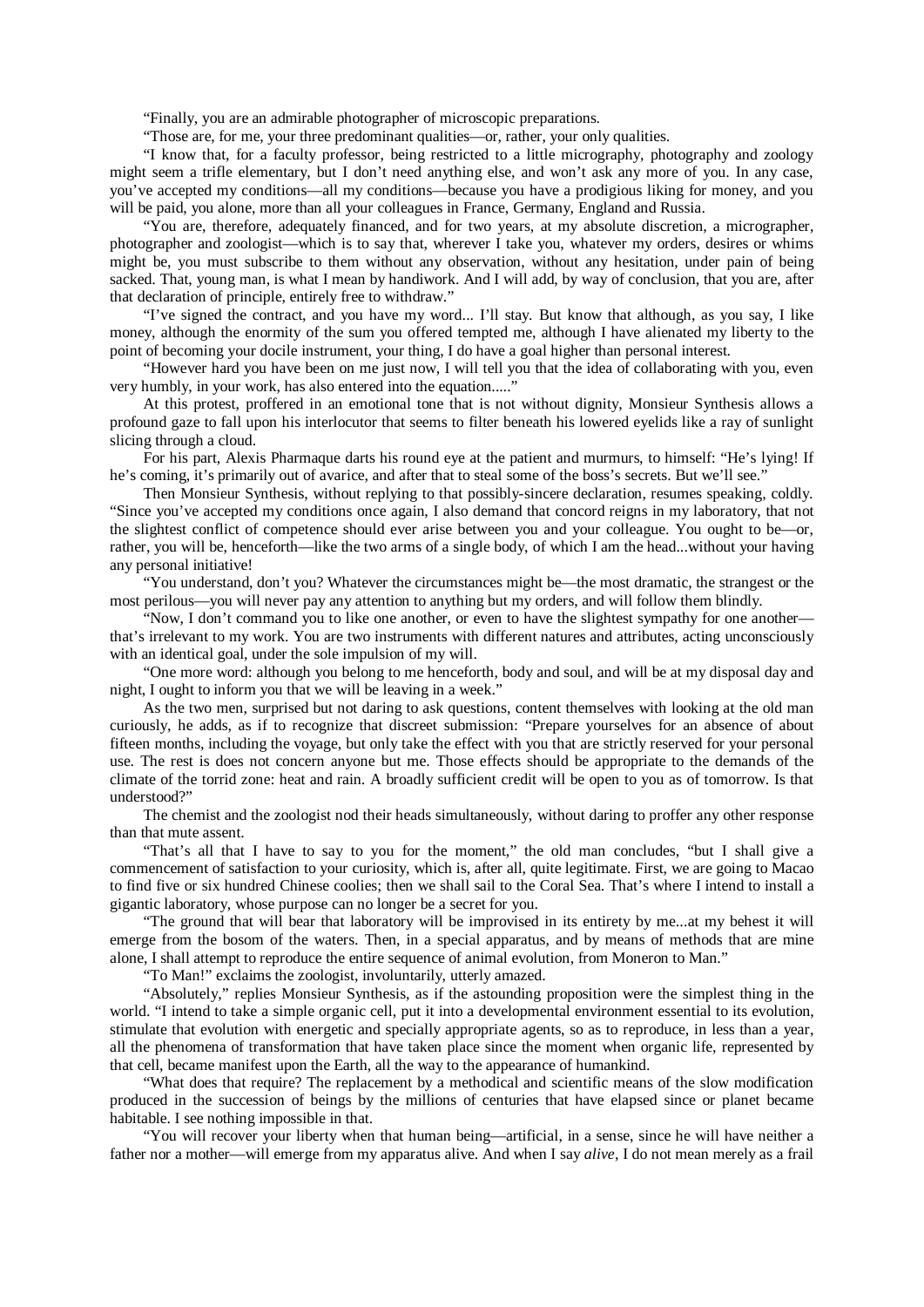infant whose body is devoid of vigor, but as an adult in the full force of age: a man susceptible of entering into life with a firm foot, and of taking part victoriously in the struggle for existence."

However busy and hard-working the population of a merchant port might be, it is nonetheless exceedingly curious and much given to gossip. No ship comes in or goes out, coming into harbor or passing into dry dock, of which the name, cargo or destination is unknown, the captain and crew of which are unknown, and the speed, the gauge and tonnage are uncalculated—and about which, if necessary, stories are told, which are sometimes implausible, singular and puerile.

Those ships which are arriving from far away, and are about to return there, have an additional savor of exoticism particularly favorable to the development of the most varied gossip.

Thus, notwithstanding the exhalations of steam, the whistle-blasts of machines, the rumbling of cranes, the collisions of innumerable bales and the cries of people responsible for the loading of merchandise, the rumors spread, information is exchanged and legends are formed—in such a fashion that in a port, whether it is as populous as Le Havre or as immense as Marseilles, an interested or merely unemployed individual can be edified slightly or fully, well or badly, but in no time at all, about anything that concerns him or merely piques his curiosity.

Now, by a phenomenon rather unusual in such circumstances, it happens that four ships that had sailed into Le Havre one morning under the Swedish flag, are standing motionless and somber on the tranquil waters of the Eure basin, like four enigmas of iron and wood, before the curious and loquacious population of the docks: superb steamers, of some fifteen or sixteen hundred tons, reminiscent, the in sleekness of their form, of the magnificent liners of the Transatlantic Company.

What are these ships? Where do they come from? To whom do they belong? For what usage are they destined? Those are as many questions that have been intriguing the entire population for a month, the shipwrights, harbormasters and simple shipping clerks as well as the officers and matelots of other ships in the harbor, the stevedores, and even the idle bourgeois whose only occupation is to examine with an understanding expression the mysterious maneuvers of semaphores.

All this curiosity has, thus far, been unsatisfied.

On the four steamships moored side by side, service is executed as at sea, with a regularity worthy of a warship. The officers do not leave their vessel, and the crewmen, admirably disciplined, only come ashore to pick up food supplies, without every frequenting the noisy pleasure-spots where matelots make up, with their legendary turbulence, for long days of abstinence and the hard labor of previous days.

It is impossible to discover anything about those men, moving with the gravity of soldiers under arms, observing an absolute mutism and probably obeying rigorous orders. Perhaps they do not even understand the questions addressed to them as they pass by in the majority of the languages in use among civilized peoples, by marines who have become polyglots in the course of their peregrinations around the world. That is quite possible. Although they are dressed in classic costume: beret, reefer-jacket and marine-blue cotton trousers, it is easy to see at first glance that many of them are neither Europeans nor Americans. Their more-or-less bronzed complexions, the impassivity of their manner and the slenderness of their extremities render them recognizable as members of the Hindu race.

It must be assumed, on the other hand, that the maritime authorities have been edified in advance, that the formalities relative to the entry of ships have been completed, and that all the papers are perfectly in order, since their station in the basin has been duly authorized for a time of which no one, save for the interested parties, knows the duration.

A week has gone by in that fashion, without the slightest incident and without the ever-increasing curiosity of the people coming and going receiving the slightest aliment.

Then, one morning, a goods train stops on the quay exactly opposite the ships. A lively animation suddenly replaces the bleak silence of previous days. The four steamships wake up under repeated whistle-blasts whose shrill notes vibrate in all directions.

The four crews—around five hundred men—gather on the steamer that is the first in line, responding to the summons, and stand still, arranged in two files on the deck.

Another blast of the whistle resounds, and immediately, one of the two files descends on to the quay. The men composing it open the wagons, while their comrades who have remained aboard remove the panels serving to seal the hatches.

As is only to be expected, rumor of the incident spreads immediately, and people come running in search of news, ready to savor the joy that he unveiling of the mystery ought finally to procure.

A triple circle of gawkers surrounds the wagons, the contents of which soon appear to hundred of eyes ardent with covetousness—but a long murmur of disappointment goes up on all sides at the sight of small greenish-brown bags symmetrically stacked in each of the wagons. There are hundreds upon hundreds of

*V*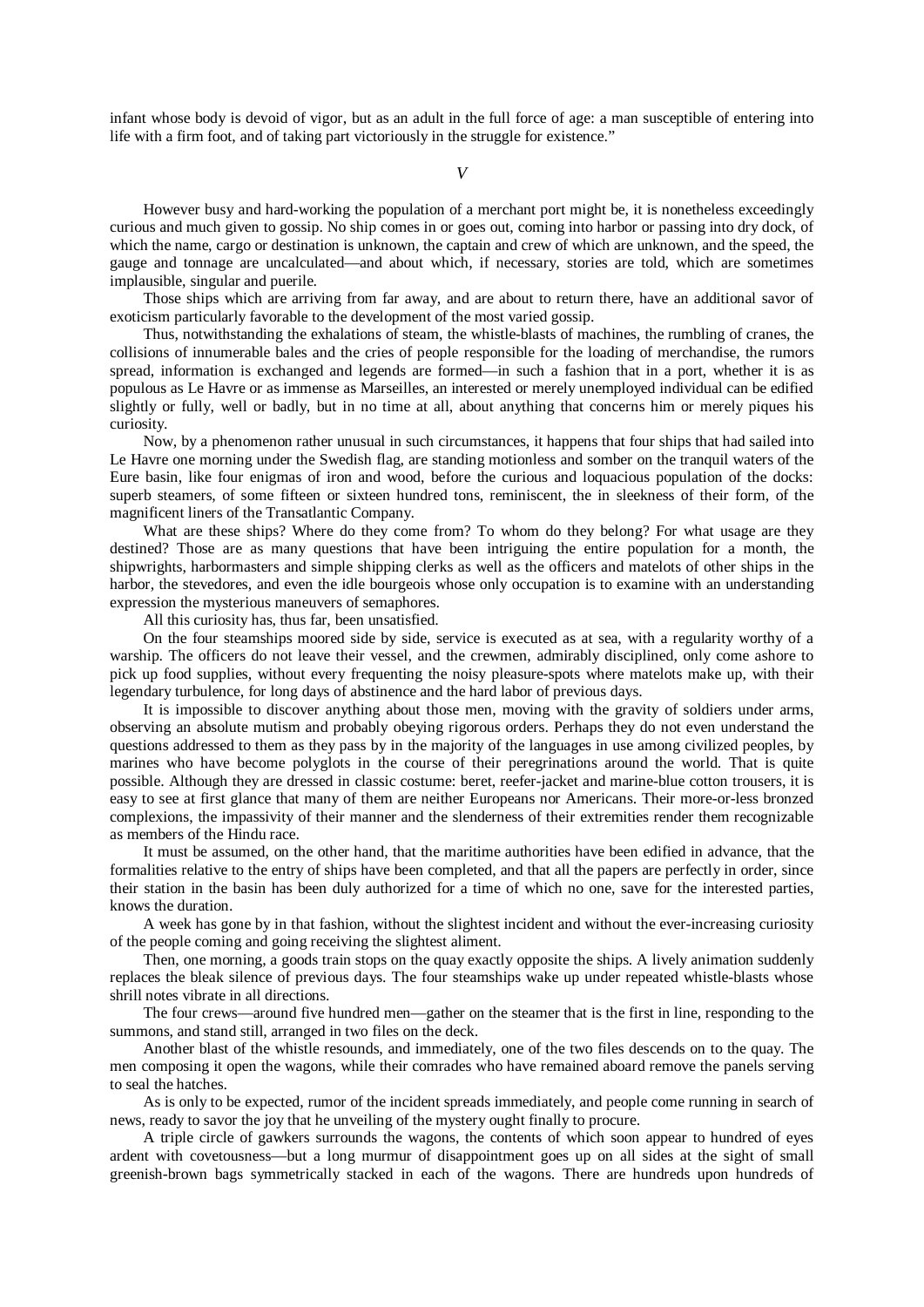them...thousands...and on each of them can be read, in capital letters: PORTLAND CEMENT. D. & L. BOULOGNE-SUR-MER.

What! These fine, sleek ships, which lovers of the marvelous love to see as blockade-runners, Chilean or Peruvian corsairs, or future warships destined for the Celestial Empire or Japan, are mere cargo-vessels! Instead of powder and bullets, the so-called blockade-runners are simply going to transport hydraulic cement! But in that case, why all the mystery? Why those exotic crews? Why that iron discipline, that strict claustration?

It's a veritable hoax!

Insensible to the flood of words unleashed by this incident—which, far from resolving the enigma, seems rather the complicate it—the matelots of the fleet work with a veritable fury. The sacks, each weighing twentyfive kilograms, are unloaded with a vertiginous rapidity, laid on wooden guttering disposed in an inclined plane, and slide without interruption into the hold, where they are symmetrically stacked.

The two crews work so hard and efficiently that after four hours of uninterrupted labor the train is empty and the hold three-quarters full. The panels of the hatches are immediately replaced, the men go back to their ships, a locomotive comes to collect the wagons, and everything falls silent again.

A week later, another train suddenly arrives, the contents of which are reserved for ship number 2, on which the four crews gather, as on the first occasion, to proceed with the unloading of the wagons and the stowing of the merchandise.

The flux is less considerable this time than before. By way of compensation, the curiosity-seekers receive a commencement of satisfaction—a very slight satisfaction, in sum, but sufficient, for the moment, to people for whom even commentaries have been forbidden.

The wagons are filed to bursting with crates, not every voluminous, but extremely numerous. On these creates, very solid and perfectly accommodated, the same two words can invariable be read: *chemical products*.

Chemical products...yes indeed! That gives you, right away, a suggestion of dynamite, which causes a frisson to run over the least impressionable epidermis. It is a long way from vulgar Portland cement, the banal material employed by masons.

Chemical products! Damn! If some of them are inoffensive, others are formidable, and their knowledge, as well as their usage, reserved to a relatively restricted number of adepts, is far from being within everyone's reach.

Furthermore, the very special precautions taken by the crews to avoid bumps and jolts is sufficient indication that among the packages composing this cargo there are at least some whose handling is perilous.

So the spectators do not seek to hide their contentment, as if a great truth has suddenly been revealed to them. Their anticipations are, in any case, fully justified when, after a long and very careful stowage, they see the red flag suddenly floating at the top of the mizzen mast.

According to the international code of signals, a red flag signifies *explosives aboard*.

In the days that follow, the commentaries are fervently renewed by the sight of jolly 14-centimeter cannons and Nordenfelt machine guns arriving in numbers more than sufficient to procure each steamship a redoubtable armament. The impression of disenchantment produced by the cargo of hydraulic cement is suddenly effaced, and the affectation, if not probable, at least possible, becomes the object of new and sometimes incoherent suppositions.

Then cargoes succeed one another without interruption. Crates of immense dimensions and enormous weight are seen to appear, which make the winches grind and the slings creak: probably apparatus and machinery, whose carefully and solidly fitted wrappings bear neither the manufacturers' names not those of the recipients. All of that is briskly removed, and disappears as if into wells into the depths of ever-open hatchways.

Soon, the loading of three ships is complete. All three have even taken aboard their provisions of food and fresh water. Only one has not yet received anything, save for its armaments. It is the smallest of the four, but also the most elegant in form and the most luxuriously fitted-out: the one that the curious designate familiarly between themselves as "the flagship." It is also the only one whose name is known, flamboyantly displayed at the stern in golden letters on a white background: *Anna*.

The others, for the time being, only bear numbers.

The loading panels of the *Anna* finally open to receive an interminable series of numbered whitewood crates, each marked with a rough design representing a diving-suit. There are about five hundred of them—and the idlers, who know the approximate price of a diving-suit, become ecstatic about the enormous value of that previously-unprecedented freight.

Finally, all the preparations seem to be complete. The activity that formerly reigned on the four vessels is succeeded by the calm and mutism that dismays the increasingly-disappointed curiosity-seekers to the point of anger—for public curiosity, temporarily alimented by the arrival of the multiple objects comprising the various cargoes, if far from being satisfied.

There is resentment of the fact that these foreigners, these unknowns, have done all the work themselves, politely but energetically refusing the collaboration of the port's stevedores. It is similarly held against them that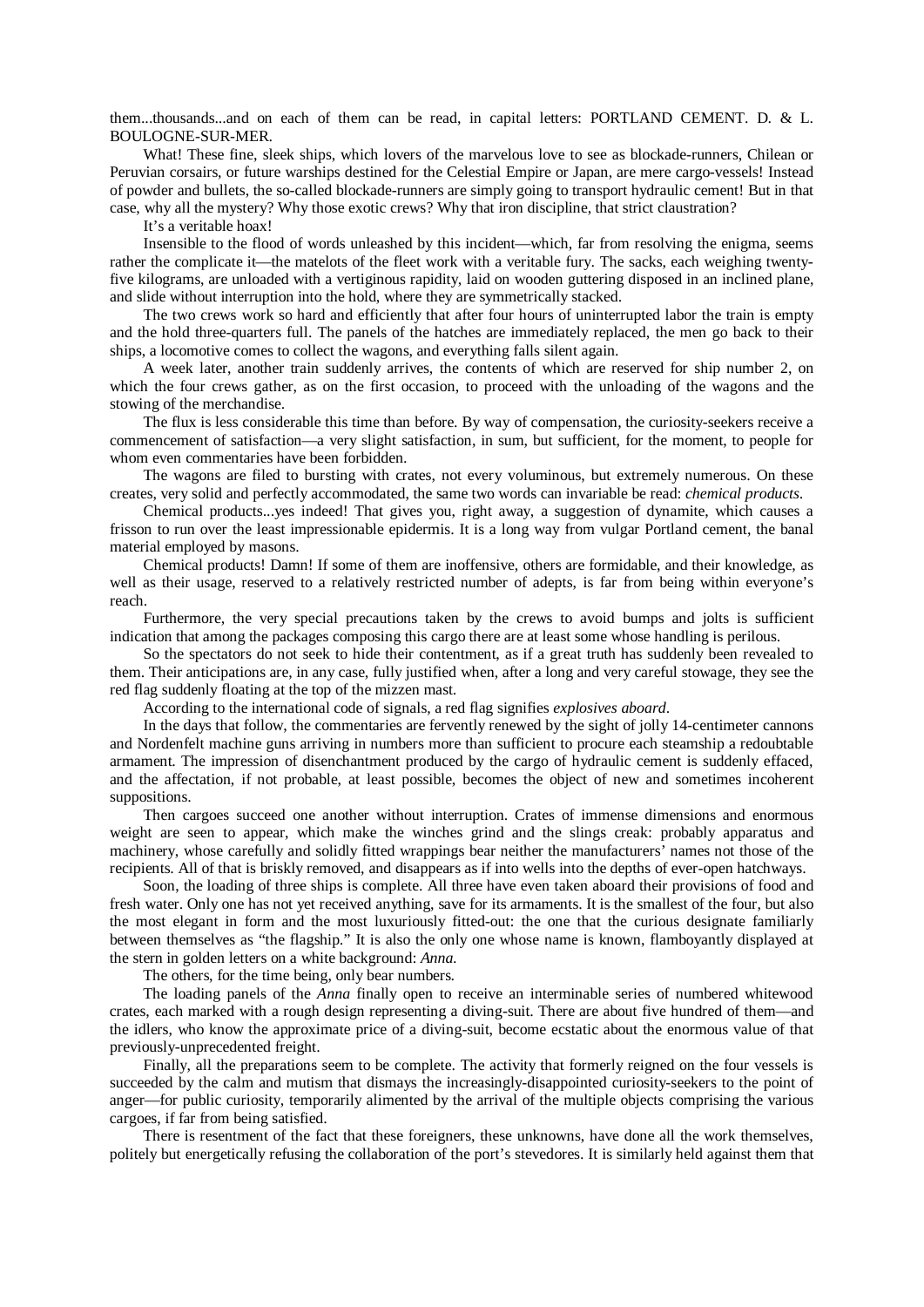they have resisted all solicitations from the correspondents of French and foreign newspapers, who, contrary to the habit of reporters, have all gone away muttering, in search of other news.

The resentment extends to the agents of maritime insurance, who have been rigorously turned away, in spite of offers of service reiterated with a tenacity worthy of a better fate. And yet, none of the four ships is insured against the rigors of navigation. The telegraphic responses expedited by the correspondents of the two worlds have confirmed that. To neglect such an essential precaution seems to everyone to be the ultimate in disdain, or rather aberration. People wonder, once more, who the man can be who is rich enough, or mad enough, gaily to run the risk of a disaster, neglecting to guarantee the possession of such a fortune.

Finally, war-weary, and confronted by the absolute impossibility of obtaining the slightest clarification, people pretend no longer to be interested in the four steamships, which remain isolated, like ships in quarantine.

That lasts for twelve full days from the date when the *Anna* has received her cargo of diving-suits. On the morning of the thirteenth day, however, the question recovers a sudden dose of actuality. Thick smoke escapes from the four funnels and slight tremors agitate the hulls, still maintained by their moorings. The steamers are firing their boilers, and their departure seems imminent. Besides which, the ones that had previously seemed deprived of civil status, in the sense that they bore no names, are no longer designated by mere numbers

The first vessel, the one laden with Portland cement, is called the *Indus*; the second, more specially dedicated to chemical products, is named the *Godavari*; and the third, stuffed with monumental crates, is the *Ganges*.

The Indus, the Godavari and the Ganges are three rivers of Hindustan—but that is scarcely compromising. Why have those names, which only have a simple geographical significance, been hidden, until the last moment, beneath strips of canvas? Some further fantasy of the mysterious ship-owner, who is definitely determined to maintain a rigorous incognito.

Soon, however, all these reflections cease, in the presence of a completely unexpected incident: the incident of the final hour.

A whistle-blast resounds on one of the railway lines dedicated to the service of the docks, and a passenger train—something absolutely unprecedented—advances slowly, and then stops opposite the *Anna*.

It is a special train composed of four goods-wagons, a sleeping-car, a saloon-car and two first class carriages. Scarcely has the engine come to a halt than four gentlemen, correctly dressed in black, slowly cross the gangplank that links the *Anna* to the quay and advance to the door of the sleeping-car. It is the Swedish consul, accompanied by the chancellor and the two vice-chancellors.

The door opens with a bang; two black men leapt to the ground and assist a tall old man with an imposing physiognomy to get down, before whom the four functionaries bow respectfully.

The old man returns their salute courteously, exchanges a few words with them, and holds out his hand to a young woman of dazzling beauty, who leaps to the ground with the graceful agility of a gazelle and cries, joyfully:

"Oh, dear Papa! So this is your surprise! I'm going back to sea—the sea that I love so much. Are we leaving soon?"

"Right away, my child. Everything's ready, isn't it, Monsieur?" The question is addressed to the consul.

"Yes, Excellency. All the formalities have been completed, and the flotilla is ready to sail."

"That's perfect. Accept my thanks, and give this on my behalf to the staff of the consulate."

"*Adieu*, Excellency and *bon voyage*."

"*Au revoir*, Monsieur. I shall not forget your services."

After this rapid dialogue, the old man offers his arm to the young woman, goes over the gangplank, covered with a magnificent carpet, and goes across the deck to where the captain is standing.

"Well, Christian?" he says, simply, like a stroller returning home after a short absence.

"Nothing new, Master," the officer replies, taking off his gold-braided cap.

"When can you sail?"

"When the luggage is loaded. A matter of a quarter of an hour."

In the meantime, five women—two white women and three black women—emerge from one of the firstclass carriages, similarly file across the gangplank, followed by four men of European origin, among whom a visitor to the house in the Rue Galvani would have recognized the two irreconcilables, Alexis Pharmaque and young Monsieur Arthur.

The old man and the young woman, desirous of escaping the indiscreet gazes of the curiosity seekers who have made their way between the wagons, have already retired to a little saloon situated beneath the poop deck.

The captain makes a sign. The boatswain blows a few shrill notes on his whistle, and immediately, twenty matelots rush to the goods-wagons, upon which they seem to be mounting an assault. In the blink of an eye, with the agility, vigor and skill particular to seamen, they carry out the transfer of trunks and packages, forming a veritable heap on the deck and awaiting further orders.